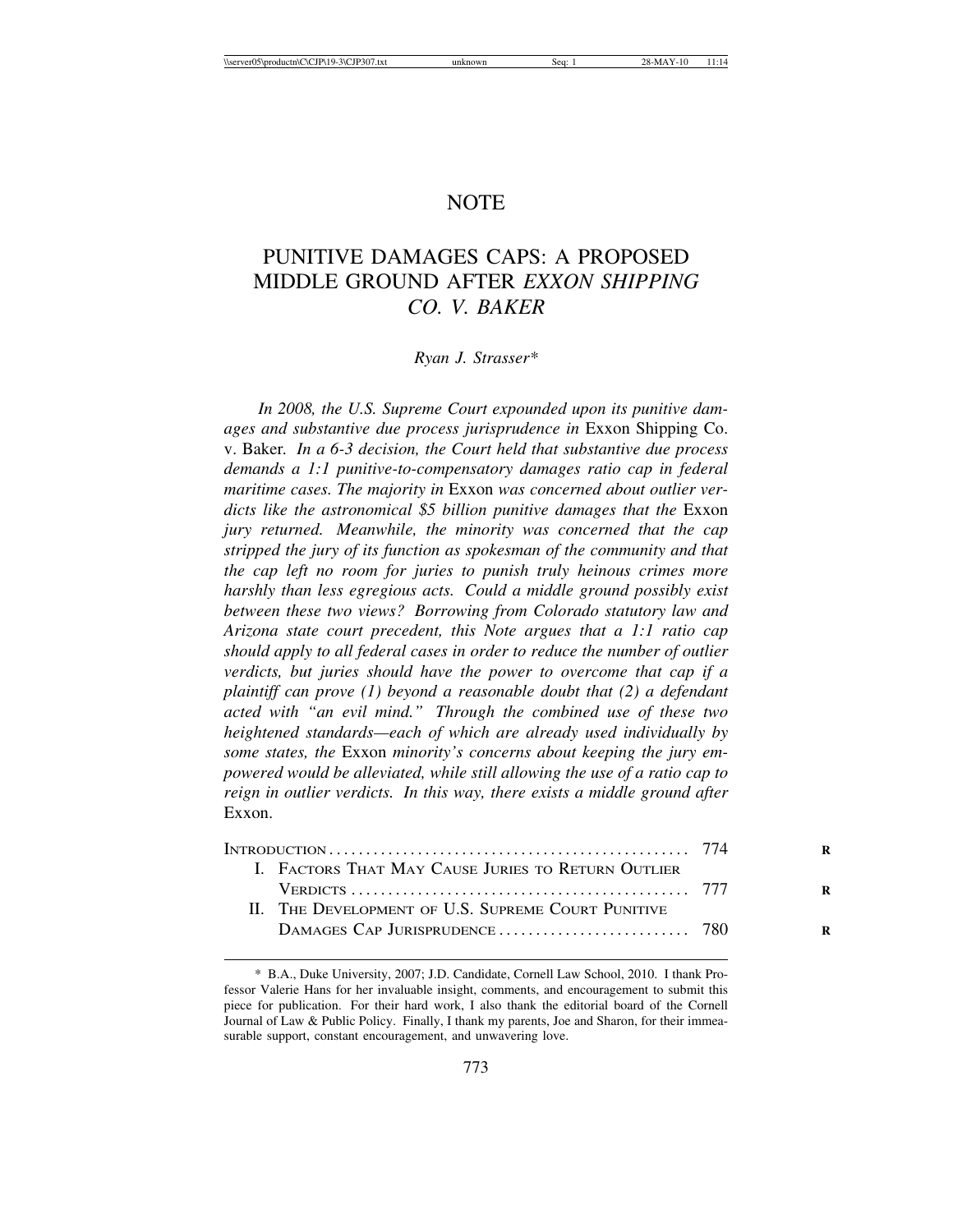|  | III. PROPOSALS FOR REFORM OF PUNITIVE DAMAGES LAW 782   |  |
|--|---------------------------------------------------------|--|
|  | A. Background Information on Capping Punitive           |  |
|  |                                                         |  |
|  | B. Positive Implications of Extending the 1:1 Exxon Cap |  |
|  |                                                         |  |
|  | C. Proposing Heightened Standards of Proof for Awards   |  |
|  |                                                         |  |
|  |                                                         |  |
|  |                                                         |  |

*What is needed for punitive damages reform is a prudential judgment of the appropriate cap or limit to punitive damages that will allow some room for punishing egregious behavior but constrain the deleterious effects of unlimited punitive damages judgments on consumers.*

 $-$  George L. Priest<sup>1</sup>

#### **INTRODUCTION**

Having just guzzled ten shots of liquor, Joseph Hazelwood, a lifetime alcoholic, boarded a ship as its captain at 9:12 p.m.2 Shortly after leaving port, Hazelwood realized that the boat was on course to collide with an underwater coral reef.<sup>3</sup> Despite becoming aware of this potential hazard, Hazelwood sped up the boat and then abandoned his outdoor post to do paperwork in his cabin down below, leaving two unlicensed crew members to navigate around the reef.<sup>4</sup> The crew members failed to properly make a turn, and, as a result, the ship ran aground on the reef, tearing open the hull.<sup>5</sup> Eleven million gallons of crude oil gushed into Prince William Sound off the Alaskan Coast.6 During the follow-up investigation, authorities determined that at the time of the accident, Hazelwood had a blood-alcohol content of approximately .241, an amount triple the legal limit at which a person can operate a motor vehicle in most states today.7 These are the facts of the Exxon *Valdez* oil spill that occurred on March 23, 1989.8

The aftermath resulted in a significant financial loss for Exxon.<sup>9</sup> In all, the company spent more than \$3.4 billion between cleanup efforts,

<sup>1</sup> George L. Priest, *Punitive Damages Reform: The Case of Alabama*, 56 LA. L. REV. 825, 839 (1996). <sup>2</sup> Exxon Shipping Co. v. Baker, 128 S. Ct. 2605, 2612 (2008). <sup>3</sup> *Id.* <sup>4</sup> *Id.*

<sup>5</sup> *Id.* at 2613.

<sup>6</sup> *Id.* <sup>7</sup> *Id.* <sup>8</sup> *Id.* at 2612.

<sup>9</sup> *See id.*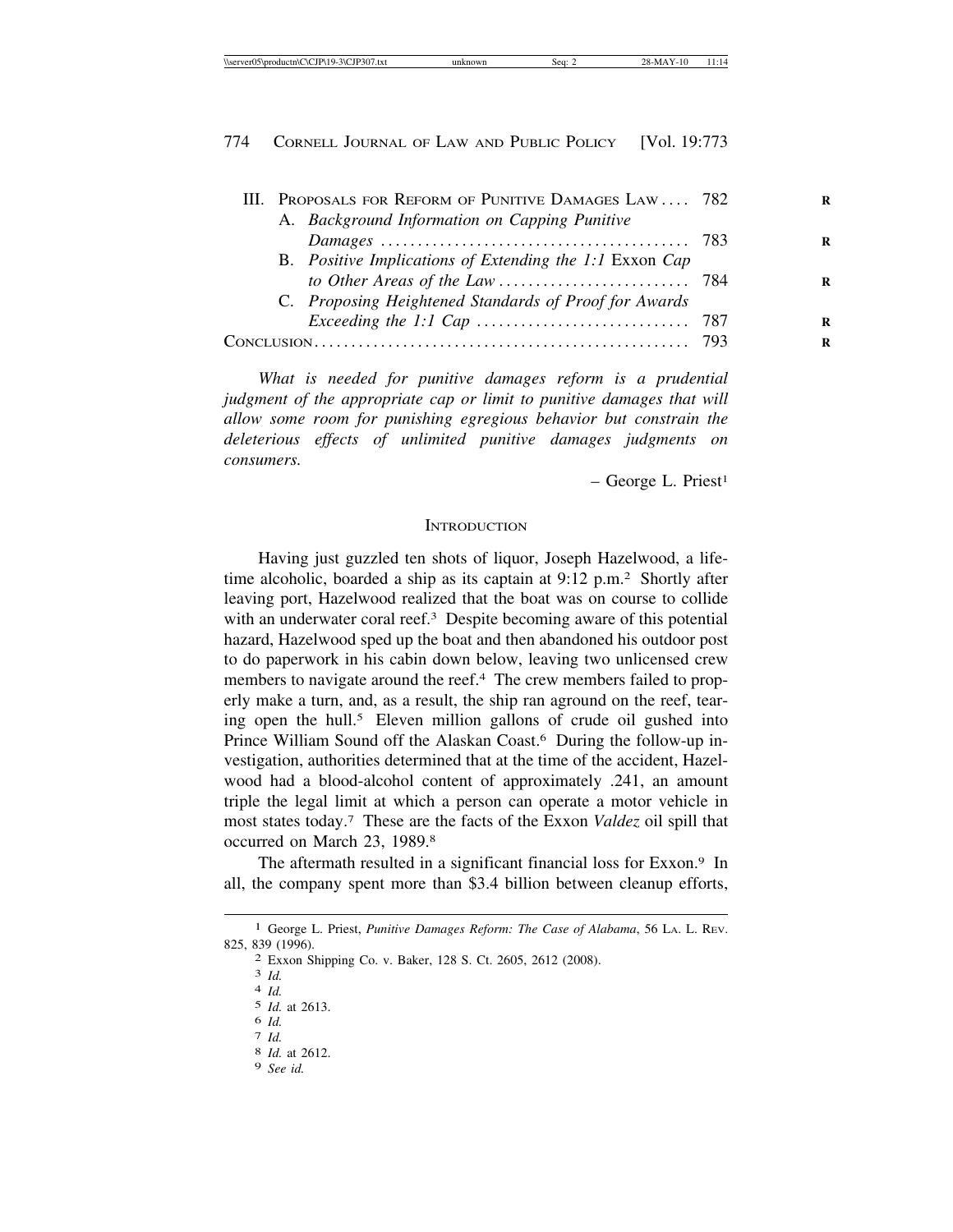fines, restitution, and voluntary settlements with various injured parties.10 The unsettled claims in the Exxon *Valdez* incident merged into a single, massive case.<sup>11</sup> At trial the jury returned a verdict finding both Hazelwood and the corporation to have acted recklessly and awarded \$287 million in compensatory damages to the class of plaintiffs—commercial fisherman whose industry had been wiped out by the oil spill.12 In the subsequent phase of the trial, the court investigated the actions and omissions of Exxon officials leading up to the spill.13 After reviewing the evidence, the jury found Exxon liable for punitive damages in the amount of \$5 billion.14

A figure as massive as \$5 billion in punitive damages naturally raises some eyebrows.15 Because the U.S. Supreme Court had begun the process of reforming the law of punitive damages while the *Exxon* litigation was playing out in the lower courts, the verdict had to repeatedly be reviewed to ensure that it remained constitutional.16 The Ninth Circuit twice remanded the case back to the trial court for an award adjustment.17 Eventually, the Ninth Circuit took it upon itself to remit the award to \$2.5 billion.18 The constant bouncing back and forth between the district court and the Ninth Circuit kept the multi-billion dollar verdict in the news for almost two decades.<sup>19</sup>

*Exxon* was one of several cases that fueled the "tort reform" fire, which became a hot-button political issue during the 1990s and 2000s.<sup>20</sup> Awarding punitive damages has not always been commonplace in the American civil justice system.21 In fact, prior to and during the first half of the twentieth century, cases rarely resulted in an award of punitive damages, which were reserved for exceptional cases.22 This principle no

985 (9th Cir. 2001). <sup>17</sup> *See In re* Exxon Valdez, 472 F.3d 600 (9th Cir. 2006); *In re* Exxon Valdez, 239 F.3d 985 (9th Cir. 2001). <sup>18</sup> *In re* Exxon Valdez, 400 F.3d 1066 (9th Cir. 2007).

<sup>19</sup> *See* Robbennolt, *supra* note 15, at 126 (explaining that the media overrepresents cases involving products liability or medical malpractice, large damage awards, plaintiffs winning, and awards that include a punitive component). <sup>20</sup> *See, e.g.*, *Bush Outlines Medical Liability Reform*, CNN.COM, Jan. 16, 2003, http://

www.cnn.com/2003/ALLPOLITICS/01/16/bush.malpractice [hereinafter *Medical Liability Reform*] (last visited Apr. 25, 2009).

21 *See* Priest, *supra* note 1, at 826–27. **R**

22 *See id.*

<sup>10</sup> *Id.*<br>
11 *Id.*<br>
12 *Id.* at 2615.<br>
13 *Id.* at 2614. The case was so complicated that the district court divided the litigation into four phases. *Id.* at 2618 n.6. <sup>14</sup> *Id.*

<sup>15</sup> *See* Jennifer Robbennolt, *Determining Punitive Damages: Empirical Insights and Implications for Reform*, 50 BUFF. L. REV. 103, 126 (2002).

<sup>16</sup> *See In re* Exxon Valdez, 472 F.3d 600 (9th Cir. 2006); *In re* Exxon Valdez, 239 F.3d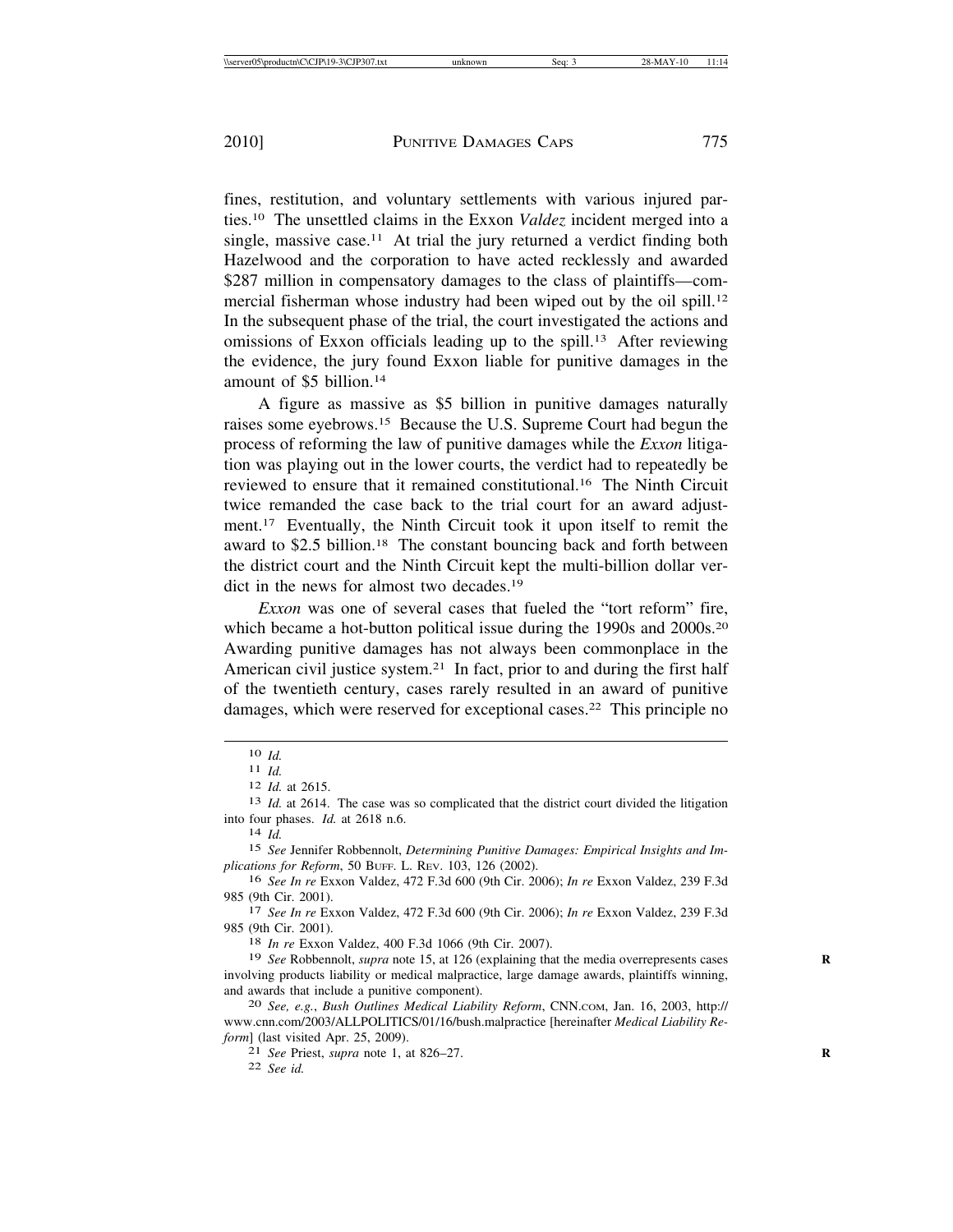longer constitutes the general rule today.<sup>23</sup> As a result, many want to revert to the days when a claim for punitive damages was the exception, not the expectation.24 These tort reformers have proposed many possible reforms, including the following: (1) eliminating punitive damages altogether, (2) taking the issue out of the hands of the jury and leaving it in the hands of the judge, or (3) controlling the amount of punitive damages awarded through a legislatively-devised statutory scheme.25

The media's tendency to disproportionately report on verdicts that arguably involve excessive punitive damage awards distorts the public's perception of the way in which juries award punitive damages<sup>26</sup> and, to some extent, catalyzes the tort reform movement. The movement places much of the blame on the institution of the jury, and candidates for public office seize the opportunity to make political headway by promising institutional reform measures.27 Detractors of punitive damages point to the award in *Exxon* as proof that juries cannot control their anger in many cases, and, that as a result, they award excessively large punitive damages.28

Such criticism is not altogether unwarranted. Cases like *Exxon* do indeed present a very real problem, because defendants face the prospect of having an "outlier jury" that will award damages grossly in excess of the amount that anyone might have predicted them to award. When this happens, defendants face the possibility of incurring insufferable punitive damage awards that can completely bankrupt the entity. Fixing this problem by having a judge determine punitive damages does not guarantee better results.29 Moreover, eliminating punitive damages altogether is an overly drastic measure, given the unique ability of punitive damages to advance the important goals of retribution and deterrence in the American civil justice system. Relying solely on an appellate court's use of remittitur—the reduction of a jury damages award by a judge—to reduce outlier verdicts is also problematic.30 The remedy, then, seems to

<sup>23</sup> *See id.* <sup>24</sup> *See, e.g.*, The American Tort Reform Association Homepage, http://www.atra.org (last visited Apr. 25, 2009).

<sup>25</sup> *See, e.g.*, Paul Mogin, *Why Judges, Not Juries, Should Set Punitive Damages*, 65 U. CHI. L. REV. 179, 210 (1998) ("Judges are better suited than juries to give appropriate weight to a defendant's finances.").

<sup>26</sup> *See* Robbennolt, *supra* note 15, at 126 ("The information available in the media about **R** civil jury decision-making is not a representative sample of all civil litigation.").<br>
<sup>27</sup> See, e.g., Medical Liability Reform, supra note 20.<br>
<sup>28</sup> See John C. MacQueen & George Woodworth, *Improving Judicial Oversight o* 

*Damages Assessments: A Proposal for the Comparative Additur/Remittitur Review of Awards for Nonpecuniary Harms and Punitive Damages*, 80 IOWA L. REV. 1109, 1120 (1995).

<sup>29</sup> David Schkade et al., *Deliberating About Dollars: The Severity Shift*, 100 COLUM. L. REV. 1139, 1170 (2000) ("The most radical reform would be to dispense with the jury entirely and to move toward judicial judgments . . . .").<br><sup>30</sup> *See MacQueen & Woodworth, <i>supra* note 28, at 1123; *See also infra* Part III.C.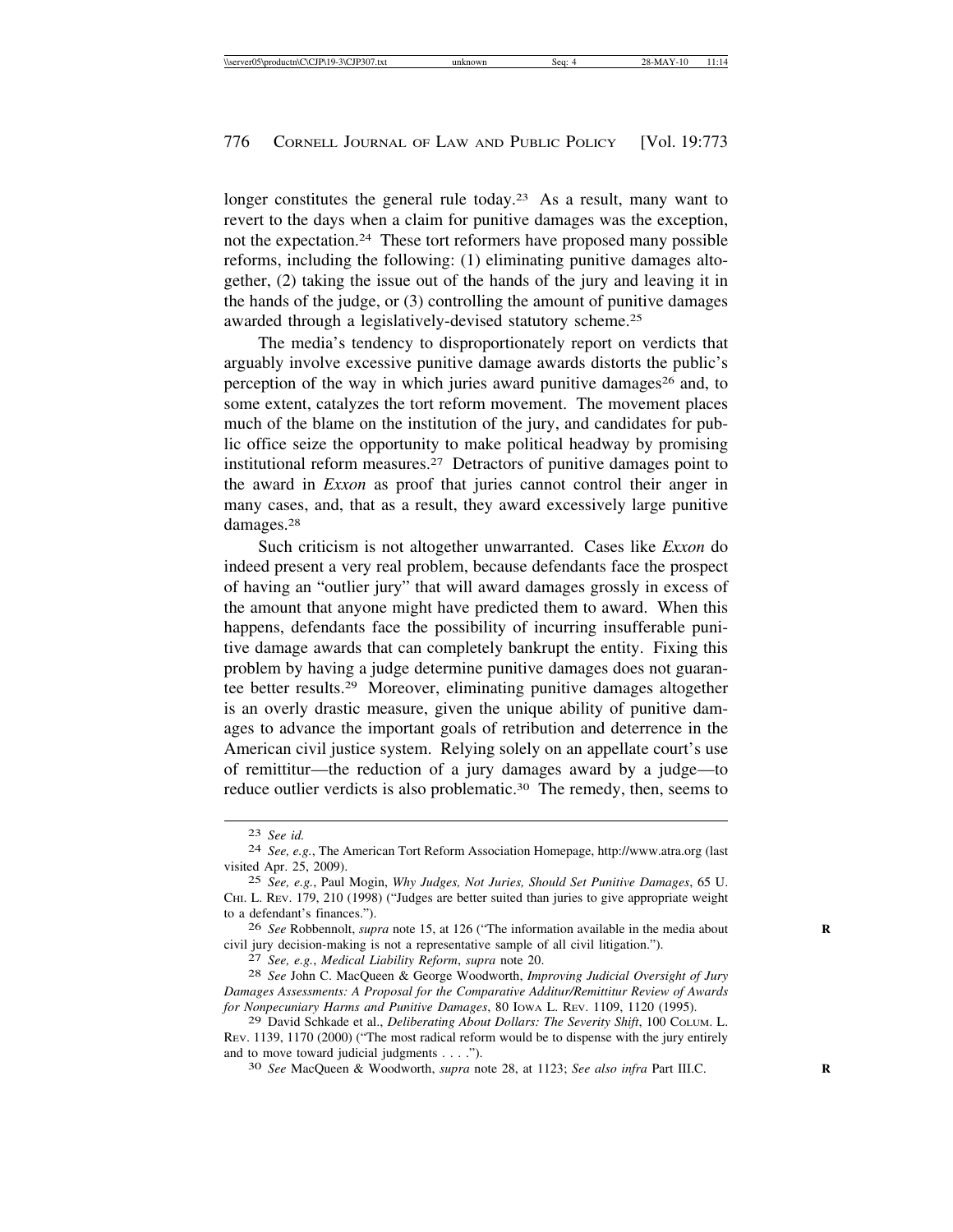lie in exercising greater control over jury discretion, as it relates to awarding damages. This Note will propose several reforms to craft such a remedy.

Part I will present several factors that may lead a jury to render an outlier verdict. Part II will consider the reasons that the U.S. Supreme Court in *Exxon* chose to implement a 1:1 punitive-to-compensatory damage ratio-cap in federal maritime claims as a means to rein in outlier verdicts. Part III proposes that jurisdictions apply the 1:1 ratio-cap to all claims for punitive damages as well but allow awards to exceed the cap if a given plaintiff can prove beyond a reasonable doubt that the defendant acted with an "evil mind." These heightened standards present a compromise between decreasing the number of outlier verdicts through a ratio-cap and allowing the jury to maintain its power as a body representative of the community's sentiments.

# I. FACTORS THAT MAY CAUSE JURIES TO RETURN OUTLIER VERDICTS

Multiple commentators have called for replacing juries with trial judges as the arbiters on questions of whether to award punitive damages.31 Problems undoubtedly exist with allowing juries to award punitive damages, but despite these problems, those commentators who call for substituting judges for jurors in punitive damages matters go too far. The problems with the current system may explain what triggers a jury to return an apparently excessive verdict, but these problems do not —individually or in the aggregate—demand taking away this function from the jury altogether. Instead, the problems with the current system counsel in favor of reforms that will rein in some of the unbridled discretion that jurors currently possess in the area of returning damage awards.

Juries are inherently deliberative bodies.<sup>32</sup> While deliberations may strengthen a jury's ability to reach accurate decisions on questions of fact, they may also increase the risk of unpredictable and erratic dollar verdicts.33 Professor David Schkade and his colleagues argue that jurors are quite competent when it comes to placing a defendant's conduct on a "punishment rating scale."34 Problems with awards arise because jurors have difficulty understanding how the severity ratings they assess translate into dollar figures.<sup>35</sup> Even experts have difficulty agreeing on what punitive damage dollar figure will adequately punish a reprehensible defendant.36 This inability to easily decide on punitive damage amounts

<sup>31</sup> *See, e.g.*, Mogin, *supra* note 25, at 221. **R**

<sup>32</sup> Schkade et al., *supra* note 29, at 1173. **R**

<sup>33</sup> *See, e.g.*, *id.* <sup>34</sup> *See id.* at 1169.

<sup>35</sup> *See* PATRICK ATIYAH, THE DAMAGES LOTTERY 143–50 (1997).

<sup>36</sup> *See* Schkade et al., *supra* note 29, at 1145. **R**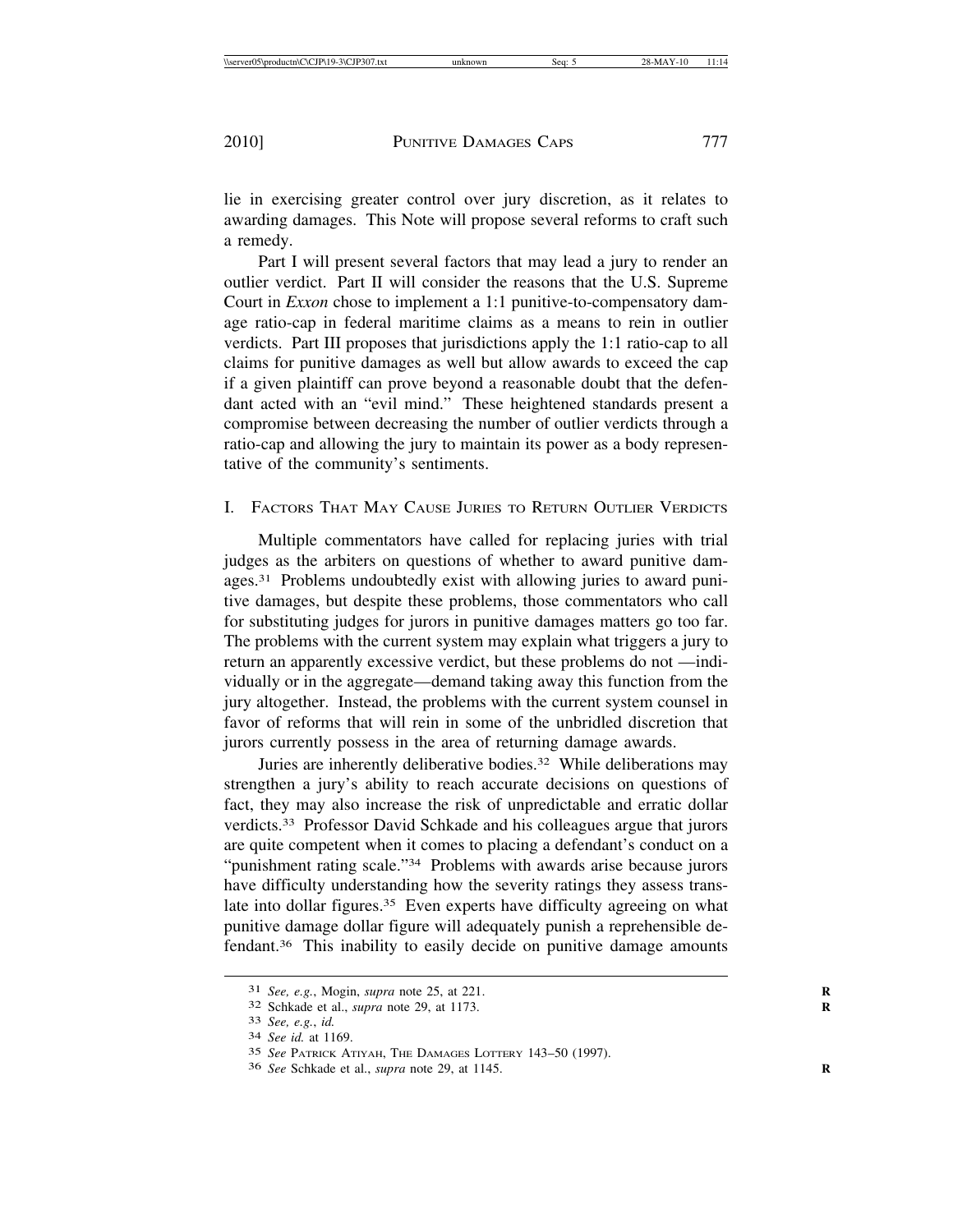can lead to juries arbitrarily choosing a figure, which occasionally results in a shockingly large award. $37$  These awards then become dubiously characterized as outlier verdicts.38 Deliberations may also cause problems because jurors lack the ability to adequately differentiate between compensatory damages and punitive damages. This inability to differentiate between the two types of damages can cause "leakage" between the two awards.39

A second factor that may lead to the occasional outlier verdict involves jury confusion about how to assess a dollar figure to effectuate optimal deterrence.40 Optimal deterrence theory posits that punitive damages close the gap between the compensatory damages awarded and the amount of damages needed to deter future repetition of harmful behavior.<sup>41</sup> Jury instructions explain the different purposes served by awarding compensatory damages and punitive damages, but they often fail to provide guidance on how jurors should approach the different types of awards.42 Even if courts did provide adequate instructions on how to address optimal deterrence, the risk would remain that jurors would not follow the instructions because ordinary people do not think in terms of optimal deterrence.<sup>43</sup> In addition, the large punitive damage awards reported in the media influence jurors' decisions.44

Another factor that deleteriously impacts the ability of juries to consistently award appropriate punitive damages involves the jury's penchant for presuming that defendants had more ex ante knowledge than they actually did.45 Because of poor jury instructions, a poor explanation by defense counsel, or a decision to disregard the jury instructions received, jurors sometimes use a post-event reference point to assess the defendant's pre-event knowledge.46 This use of hindsight often makes a juror believe that a much higher degree of care was warranted than "one based on the actual imperfect pre-[event] state of knowledge."47 Although defendants may have reasonably arrived at their ultimate decision

<sup>42</sup> *See, e.g.*, Edith Greene et al., *The Effects of Limiting Punitive Damage Awards*, 25 LAW & HUM. BEHAV. 217, 223 (2001).

<sup>43</sup> *See Cass R. Sunstein et al., <i>Do People Want Optimal Deterrence*?, 29 J. LEGAL STUD. 237. 250 (2000).

44 Robbennolt, *supra* note 15, at 108.

45 *E.g.*, Reid Hastie & W. Kip Viscusi, *What Juries Can't Do Well: The Jury's Performance As a Risk Manager*, 40 ARIZ. L. REV. 901, 914 (1998).

<sup>46</sup> *See id.* <sup>47</sup> *See id.*

<sup>37</sup> *See id.* at 1144–45. <sup>38</sup> *See id.*

<sup>39</sup> *See* Michelle Chernikoff Anderson & Robert J. MacCoun, *Goal Conflict in Juror Assessments of Compensatory and Punitive Damages*, 23 LAW & HUM. BEHAV. 313, 315–16 (1999).<br>
40 Robbennolt, *supra* note 15, at 108.<br>
41 *Id.* at 130.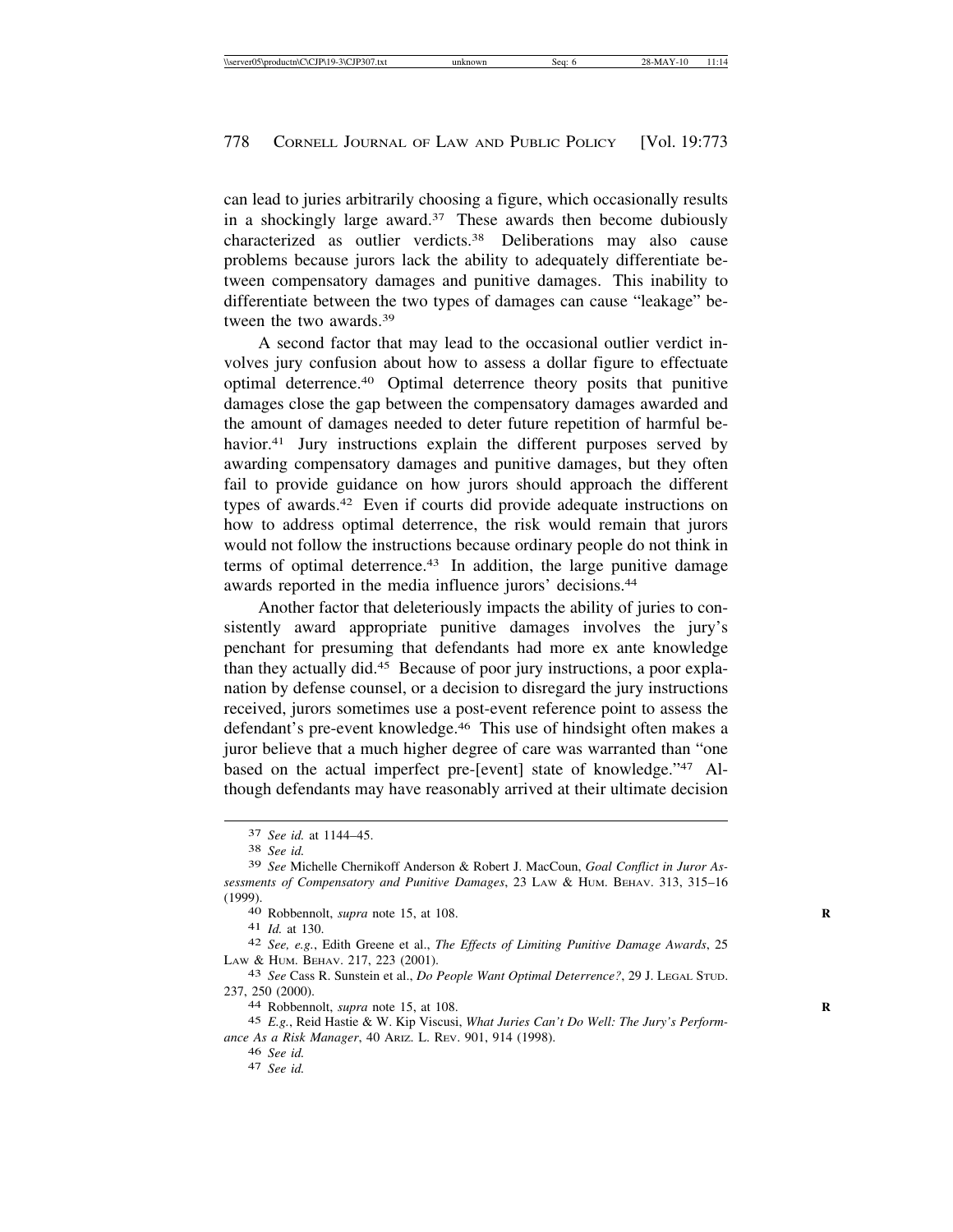prior to the event, jurors who review a defendant's decision years later when the case actually comes to trial—may see the defendant as having acted on nothing more than a "wild hunch."48 Presuming more knowledge than the defendant's actual pre-event knowledge tends to sway juries toward increasing their culpability ratings for the defendant's action.49 This tendency exists because jurors assign greater culpability to defendants who acted with more pre-event knowledge than they do to defendants who acted with less pre-event knowledge.<sup>50</sup>

A fourth factor that may exert an upward influence on juries' punitive damage verdicts involves the media's coverage of the American civil justice system. Litigation that results in very large punitive damages often garners significant media attention, and verdicts like the \$2.7 million McDonald's hot coffee award and the \$5 billion Exxon *Valdez* oil spill award have become a part of popular culture.<sup>51</sup> Professor Jennifer Robbennolt explains:

> [I]t is likely that cases that result in large punitive damage awards are more available in memory and are called to mind more easily because they are reported more frequently in the media than are other cases. Media reports of plaintiffs winning large punitive damages awards may inform jurors' judgments of the appropriate range of recovery in subsequent cases. If jurors use the cases that are available in memory as benchmarks, larger damages awards might result.52

Each of these factors may help explain the reasons that juries return an occasional outlier verdict. Sometimes an individual factor may cause the result, and other times the result may stem from a combination of factors. While outliers may not be as prevalent as many think,<sup>53</sup> occasionally a jury verdict deviates so substantially from the typical punitiveto-compensatory ratio in similar cases that one cannot characterize the punitive damages award as anything other than excessive. Typically, the system has relied upon trial and appellate courts to exercise their powers of remittitur to adjust the award downward, but those courts do not always opt to exercise such powers. It is for this reason that the U. S. Supreme Court stepped in.

<sup>48</sup> Jeffrey J. Rachlinski, *A Positive Psychological Theory of Judging in Hindsight*, 65 U. CHI. L. REV. 571, 621 (1998).

<sup>49</sup> *E.g.*, Hastie & Viscusi, *supra* note 45, at 914. **R**

<sup>50</sup> *See id.*

<sup>51</sup> Robbennolt, *supra* note 15, at 104. **R**

<sup>52</sup> *Id.* at 127.

<sup>53</sup> *See* Theodore Eisenberg et al., *Juries, Judges, and Punitive Damages: An Empirical Study*, 3 J. EMPIRICAL LEGAL STUD. 263, 293 (2006).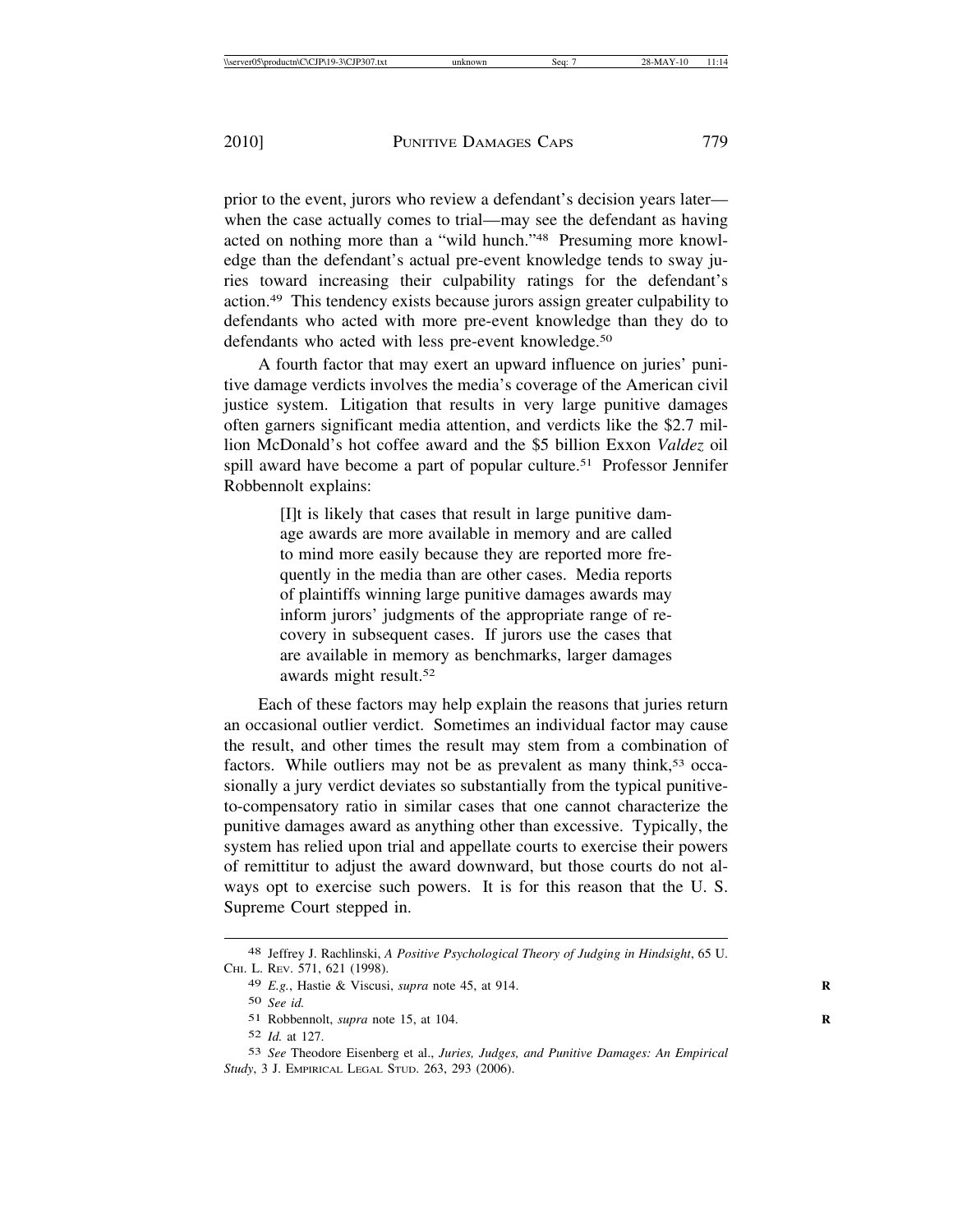## II. THE DEVELOPMENT OF U.S. SUPREME COURT PUNITIVE DAMAGES CAP JURISPRUDENCE

Beginning in the early 1990s, the U.S. Supreme Court started to provide some general guidance as to the constitutionality of enormous and seemingly excessive punitive damage awards that survived appellate remittitur review. In determining whether to strike down an award as grossly excessive, the Court applied a reasonableness test to two separate cases.54 The Court chose to uphold the awards in both cases, despite one of the cases presenting an award in which the punitive-to-compensatory ratio was 526:1.55

In 1996, the Court actually invoked a new strain of substantive due process analysis to strike down a punitive damage award as grossly excessive in *BMW of North America, Inc. v. Gore*. 56 In striking down the \$4 million punitive damages verdict,<sup>57</sup> the Court promulgated a new inquiry that required both an identification of the state interest furthered by the punitive award<sup>58</sup> and an inquiry into whether the award proportionally furthered the legitimate state interest.59 The Court's discussion of proportionality revolved around three guideposts: (1) the degree of reprehensibility of the defendant's acts or omissions, (2) the disparity between the harm or potential harm suffered by the plaintiff and the punitive damages awarded, and (3) the difference between the particular remedy awarded and the civil penalties imposed in analogous cases.<sup>60</sup>

Another seven years passed before the Court refined its punitive damages-due process analysis. In *State Farm Mutual Automobile Insur-*

60 *Id.* at 574–75.

<sup>54</sup> TXO Prod. Corp. v. Alliance Res. Corp., 509 U.S. 443, 443 (1993) (holding that "a general concern of reasonableness properly enters into the constitutional analysis."); Pac. Mut. Life Ins. Co. v. Haslip, 499 U.S. 1, 18 (1991) (holding that "[a]lthough a mathematical bright line cannot be drawn between the constitutionally acceptable and the constitutionally unacceptable that would fit every case, general concerns of reasonableness and adequate guidance from the court when the case is tried to a jury properly enter into the constitutional calculus.").

<sup>55</sup> *See* TXO Prod. Corp. v. Alliance Res. Corp., 509 U.S. 443 (1993); Pac. Mut. Life Ins. Co. v. Haslip, 499 U.S. 1 (1991).

<sup>56</sup> *See generally* 517 U.S. 559 (1996) (holding that the \$2 million punitive damages award is grossly excessive, and therefore exceeds the constitutional limit). The Court did, however, strike down a punitive damage award two years earlier in *Honda Motor Co. v. Oberg*, 512 U.S. 415, 435 (1994). The majority reached this decision, however, because the state court system in Oregon disallowed appellate reversal of a punitive damage award in which the defendant's sole basis for a new trial or reversal request stemmed from the amount of punitive damages awarded. *Id.* at 426–27. Consequently, the procedure, rather than the award itself, grounded the *Oberg* Court's holding. *Id.* at 434–35.

<sup>57</sup> To support this claim for punitive damages, the plaintiff showed that BMW had a nationwide policy of not disclosing to consumers any pre-sale repairs made on vehicles, which resulted in their portraying 983 refinished cars as new between 1983 and the trial date. *Gore*, 517 U.S. at 564.

<sup>58</sup> *Id.* at 568.

<sup>59</sup> *Id.* at 596–97 (Breyer, J., concurring).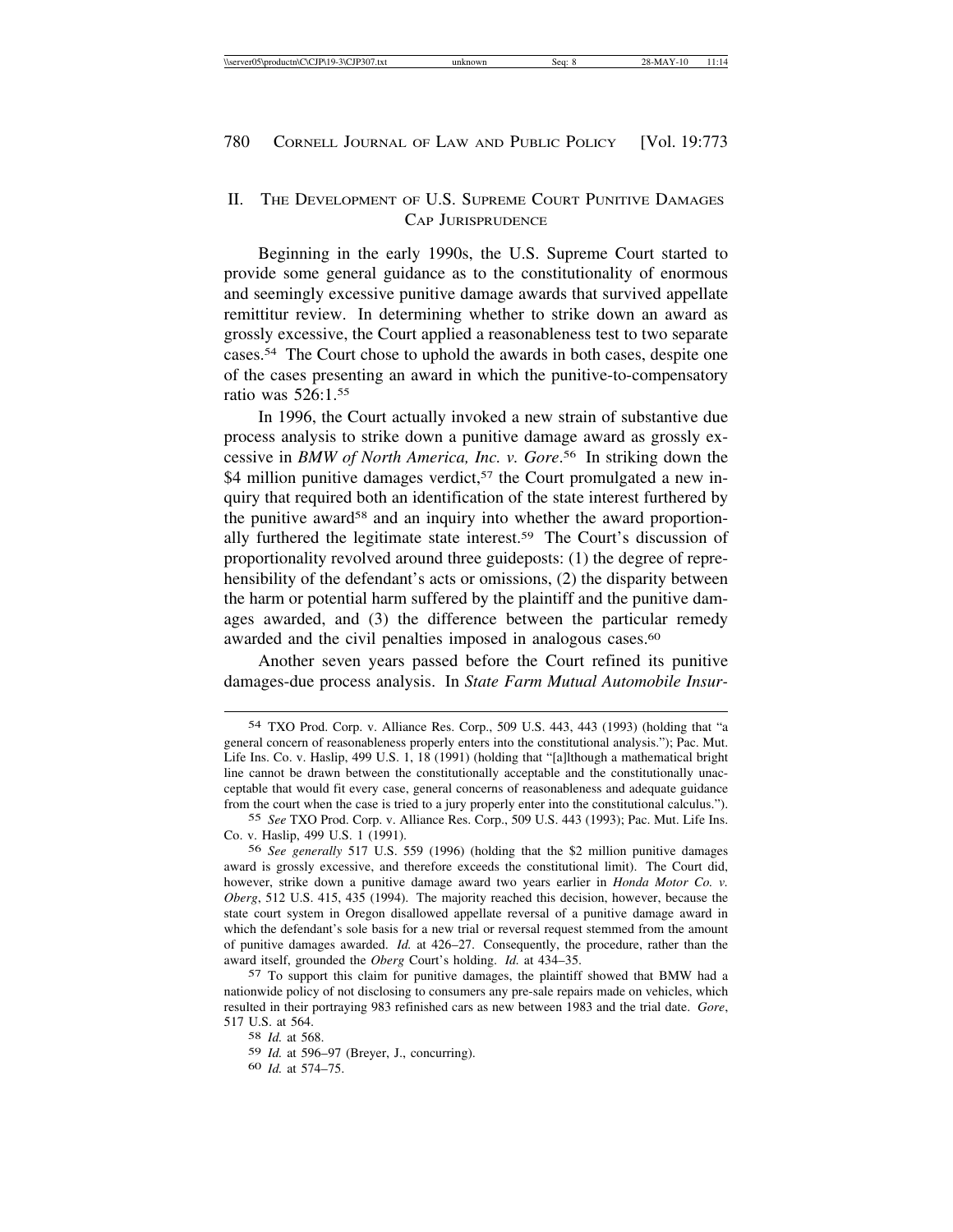ance Co. v. Campbell,<sup>61</sup> the Court struck down a Utah jury's \$145 million punitive damage award as grossly excessive in light of the accompanying \$1 million compensatory damage award.62 Applying the *Gore* guideposts, the *State Farm* Court focused primarily on the punitive-to-compensatory damage award ratio.63 Without drawing the line at any specific ratio, the Court declared, "Single-digit multipliers are more likely to comport with due process, while still achieving the State's goals of deterrence and retribution, than awards with ratios in the range of 500 to 1, or, in this case, of 145 to 1."64 Even though the Court refused to draw a bright line ratio rule, the Court took a step closer in that direction by using the 145 to 1 ratio as "clear evidence" that the award lacked proportionality.65 The Court went so far as to say that "[F]ew awards exceeding a single-digit ratio between punitive and compensatory damages . . . will satisfy due process."66

In 2008, the Court had an opportunity to refine its ratio-cap analysis when the *Exxon* case finally came before it.<sup>67</sup> It is important to note the case's procedural posture. *Exxon* presented a question of first impression regarding the extent to which maritime law allows an award of punitive damages.68 In *State Farm* and *Gore*, the Court had to determine whether the awards violated the defendants' rights to due process; however, in *Exxon* the Court did not conduct any due process analysis, but rather set the punitive-to-compensatory damage award ratio at 1:1 as the federal common law standard for maritime claims.69 As such, the opinion provides much deeper insight into the justices' views because constitutional analysis did not constrain the way in which they could express their views.70 Additionally, this case marked the first time in which Chief Justice Roberts voted on the punitive damage ratio-cap issue.71

66 *Id.*

67 Exxon Shipping Co. v. Baker, 128 S. Ct. 2605, 2611 (2008).

68 *Id.* at 2619.

69 *Id.* at 2633; *compare Campbell*, 538 U.S. 408 (2003) (holding that a punitive damage award that substantially outweighs the compensatory damages is excessive and violative of due process), *and Gore*, 517 U.S. 559, 585–86 (1996) (holding that a "grossly excessive" punitive damages award violates constitutional due process), *with Exxon*, 128 S. Ct. at 2626 (noting that "[t]oday's enquiry differs from due process review because the case arises under federal maritime jurisdiction, and we are reviewing a jury award for conformity with maritime law, rather than the outer limit allowed by due process.").

70 *Exxon*, 128 S. Ct. at 2626.

71 *Id.* at 2611. Unfortunately, Justice Alito took no part in deciding the case, so his views remain unknown. *Id.*

<sup>61</sup> 538 U.S. 408 (2003).

<sup>62</sup> *Id.* at 429.

<sup>63</sup> *See id.* at 425–26.

<sup>64</sup> *Id.* at 425.

<sup>65</sup> *See id.*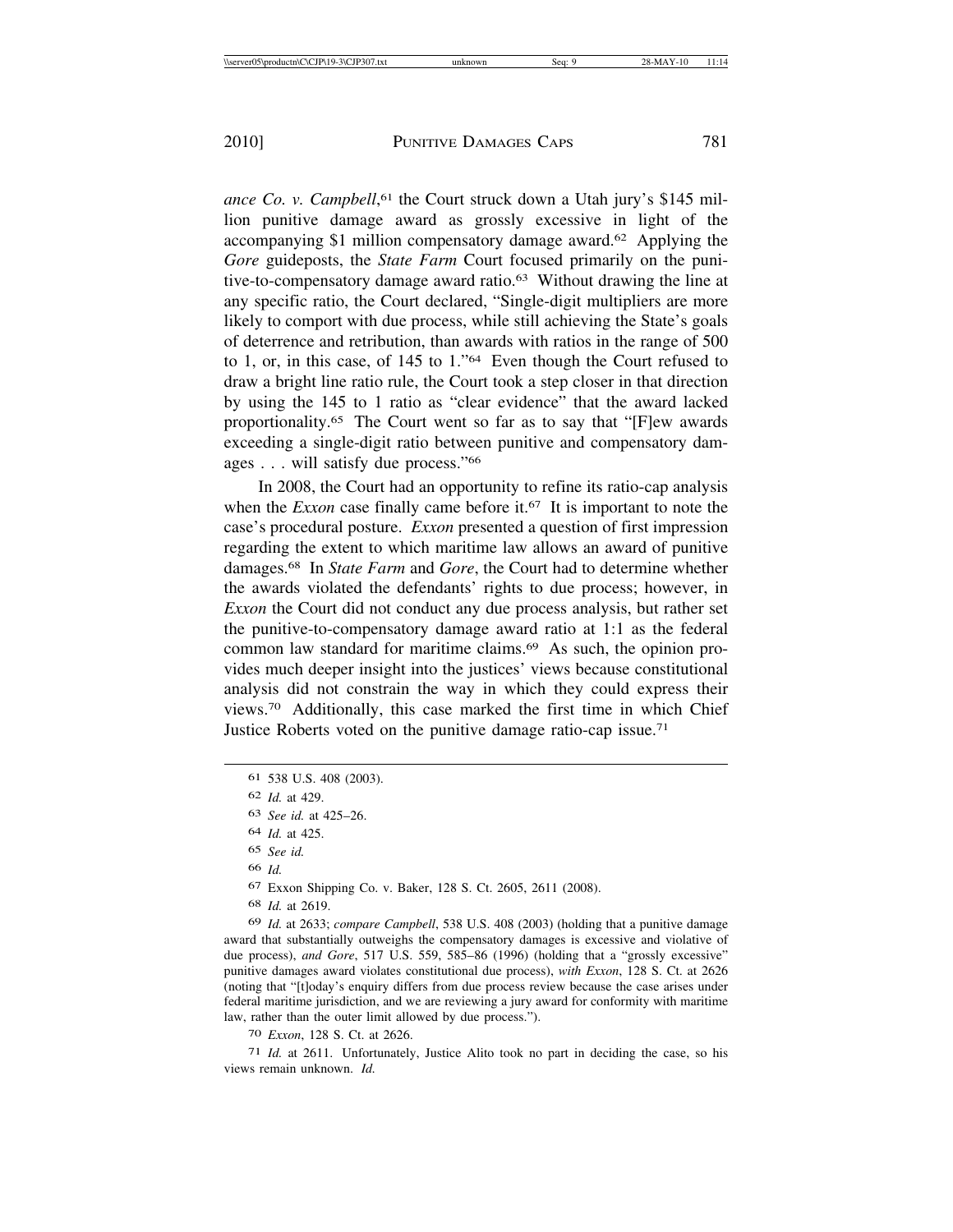Ultimately, in a 6-3 opinion, the Court held that a 1:1 punitive-tocompensatory award ratio-cap should govern federal maritime cases,72 but the reasoning that the Court used in reaching this conclusion could easily extend to all federal common law cases. The *Exxon* majority approvingly cited a study, performed by Professor Theodore Eisenberg and his colleagues, that found a median punitive-to-compensatory damage award ratio of 0.62:1 in jury trials and a 0.66:1 ratio in bench trials.73 This study concluded that the similarity in award rates probably meant that judges and juries reach similar conclusions, and the slight difference may only reflect a tendency of defendants to route punitive award cases to judges rather than juries, who are perceived as more punitive damage award-friendly.74 The Court also cited a study, performed by Neil Vidmar and Mary Rose that analyzed civil cases in Florida state courts between 1989 and 1998.75 This study found a median ratio of 0.67:1 in cases with punitive damage awards.76

Drawing on such empirical evidence, the Court concluded that juries do award punitive damages somewhat consistently, but that "stark unpredictability of punitive awards" marred the system.<sup>77</sup> Noting that the Eisenberg study's finding of a mean ratio of 0.62:1 also found a mean ratio of 2.90:1 with a standard deviation of 13.81,78 Justice Souter's majority opinion asserted that "[t]he spread in state civil trials is great, and the outlier cases subject defendants to punitive damages that dwarf the corresponding compensatories."79 In an attempt to reduce unpredictability, the Court decided that a 1:1 ratio should cap the amount of punitive damages that a jury could award in maritime cases.<sup>80</sup> Again, this empirically-based reasoning could drive the extension of a 1:1 cap into other areas of federal law, which, as Part III will argue, would be a positive development in the law of punitive damages.

#### III. PROPOSALS FOR REFORM OF PUNITIVE DAMAGES LAW

Professor George L. Priest, a commentator who writes frequently on tort reform, argued, "What is needed for punitive damages reform is a prudential judgment of the appropriate cap or limit to punitive damages that will allow some room for punishing egregious behavior but constrain

<sup>72</sup> *See id.* at 2633. <sup>73</sup> *Id.* at 2625 & n.14. <sup>74</sup> Eisenberg et al., *supra* note 53, at 293. **<sup>R</sup>**

<sup>75</sup> *Exxon*, 128 S. Ct. at 2625.

<sup>76</sup> Neil Vidmar & Mary Rose, *Punitive Damages by Juries in Florida: In Terrorem and in Reality*, 38 HARV. J. ON LEGIS. 487, 492 (2001).<br>
<sup>77</sup> *Exxon*, 128 S. Ct. at 2625.<br>
<sup>78</sup> Eisenberg et al., *supra* note 53, at 269.

<sup>79</sup> *Exxon*, 128 S. Ct. at 2625. <sup>80</sup> *Id.* at 2633.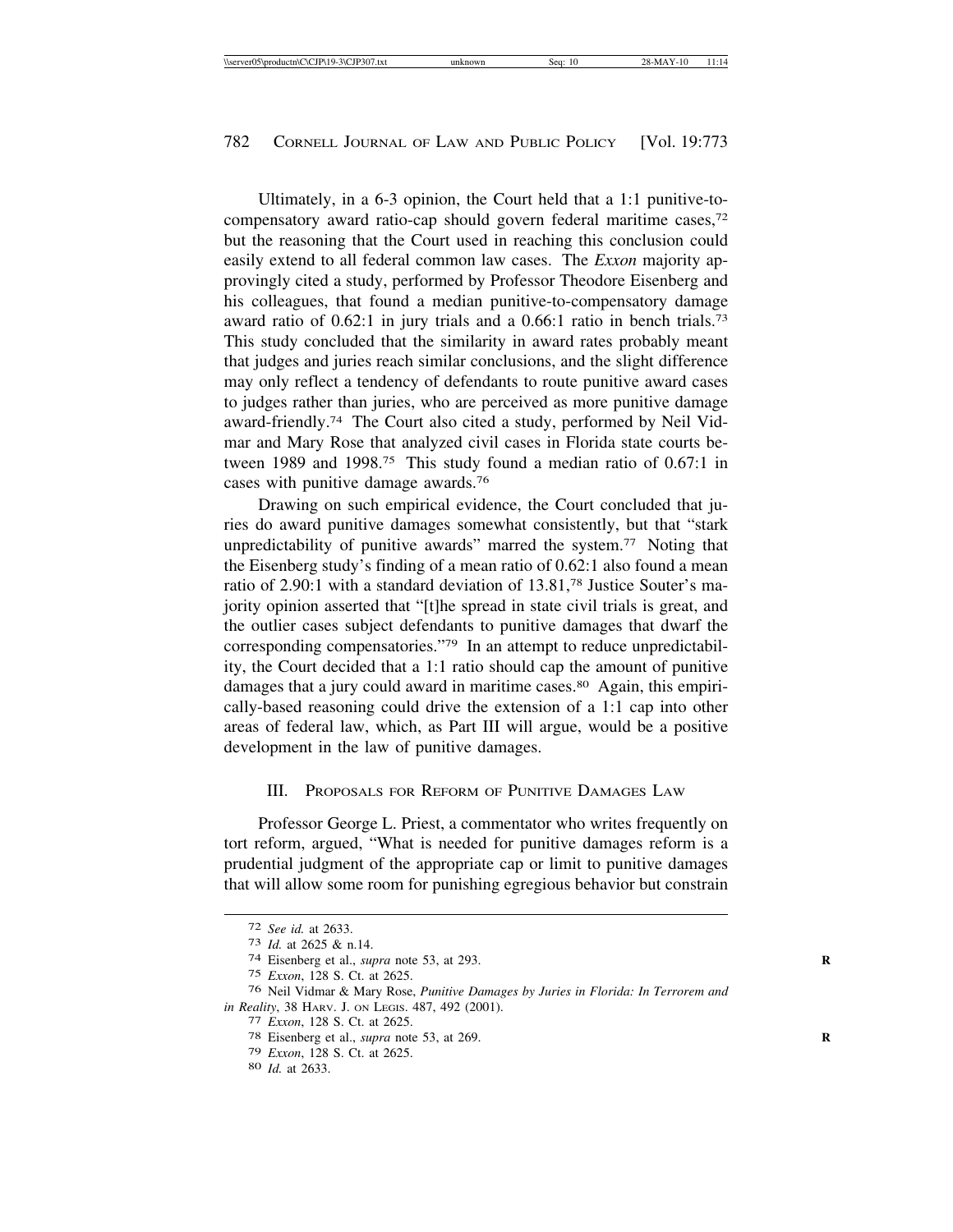the deleterious effects of unlimited punitive damages judgments on consumers."<sup>81</sup> This Note proposes to reform punitive damage awards in a way that comports with Professor Priest's view of how the system should change. Part A of this section will provide background information about capping punitive damages. Part B will argue that extending the *Exxon* 1:1 cap would appropriately limit punitive damages. Part C will propose that juries should have discretion to exceed the 1:1 cap for particularly egregious cases, but only if the plaintiff can carry a two-part heightened standard of proof.

### A. *Background Information on Capping Punitive Damages*

The push for a cap on punitive damage awards did not start with the U.S. Supreme Court. Proponents of tort reform have been waging the battle for a cap on punitive damages for over a decade in the state legislatures. The North Carolina<sup>82</sup> and Texas<sup>83</sup> state legislatures passed reform measures in 1995. Numerous other states have followed suit.84 States generally have chosen to cap punitive damages in one of three ways. One group of states, which includes Georgia, caps punitive damages at an absolute dollar amount, usually between \$250,000 and \$350,000.85 A second group of states, which includes Colorado, Connecticut, and Pennsylvania, uses punitive-to-compensatory damage ratio caps to impose ceilings on punitive damage awards, like the U.S. Supreme Court did in *Exxon*. 86 The third group of states, which includes Alabama, Alaska, Florida, Indiana, Kansas, Nevada, New Jersey, North Carolina, North Dakota, Ohio, Oklahoma, and Texas, uses a hybrid of the two systems.87

The imposition of such caps has spawned a significant group of detractors.88 Some argue that caps unreasonably treat all defendants the same, making no exceptions for defendants who have behaved in a par-

<sup>81</sup> Priest, *supra* note 1, at 839. **R**

<sup>82</sup> *See* N.C. GEN. STAT. § 1D-25 (2007). The reform limits the award of punitive damages in most actions to the greater of \$250,000 or three times the award of compensatory damages. *Id.* 83 *See* Tex. Civ. Prac. & Rem. Code Ann. § 41.008 (Vernon 2009). The statute limits

punitive damage awards for most actions to the greater of \$200,000 or twice the award of economic damages plus non-economic damages, up to \$750,000. *Id.* 84 Jonathon Klick & Catherine Sharkey, *What Drives the Passage of Damage Caps?* 2

<sup>(</sup>Univ. of Pa. Inst. for Law & Econ., Working Paper No. 09-09), *available at* http://ssrn.com/ abstract=1342535.

<sup>85</sup> Robbennolt, *supra* note 15, at 169 n.308. Some states allow awards above the cap if **R** they involve special claims set out by statute. *Id.* Georgia, for example, allows punitive damage awards greater than \$250,000 if the harm results from product liability or substance abuse. *Id.*

<sup>86</sup> *Id.* at 169 n.309. Colorado uses a 1:1 ratio. *Id.* Connecticut uses a 2:1 ratio. *Id.* Pennsylvania generally uses a 2:1 ratio. *Id.* <sup>87</sup> *See id.* at 169 n.310. <sup>88</sup> *See id.* at 169–70.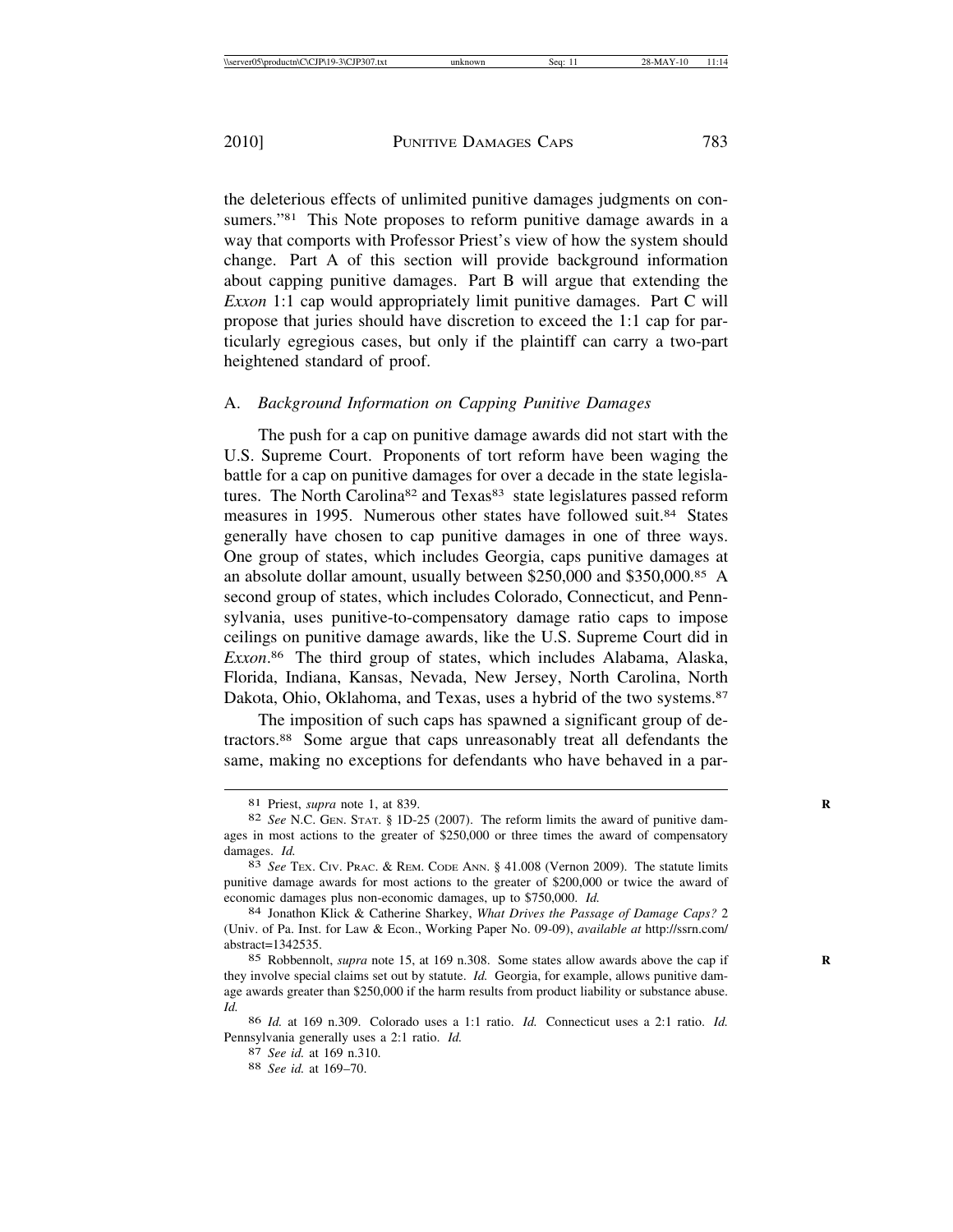ticularly egregious manner.89 Others argue that in some cases caps withhold from juries the tools needed to effectuate optimal deterrence, one of the two reasons that punitive damages are part of the system in the first place.90 They argue that punitive damage caps provide defendants with the ability to calculate the maximum liability that could result if they engage in particular types of misconduct. This incentivizes defendants to proceed with harmful behavior if the profits derived exceed the resulting compensatory payouts.91 A third common argument found in the literature theorizes that caps paradoxically act as an "anchoring" force that increases the typical jury's punitive damages award.92

### B. *Positive Implications of Extending the 1:1* Exxon *Cap to Other Areas of the Law*

Implementing a cap based on the *Exxon* 1:1 ratio will likely exert a positive influence on the American civil justice system, while affecting only a limited number of cases. The Eisenberg study provided empirical data that the median ratio of punitive-to-compensatory damages in jury trials is 0.62:1.93 Even using the 0.67:1 median found by the Vidmar and Rose study,  $94$  a 1:1 ratio provides considerable room for a jury to exercise its discretion and to exceed the punitive-to-compensatory ratio that the median jury would impose. A 1:1 ratio-cap permits a jury to exceed the median ratio by over 50%. Most juries would not feel the pressure of the cap because most juries do not even approach the 1:1 ratio. This fact can be inferred from the disparity between the Eisenberg study's 0.66 median ratio and the 2.90 mean ratio. A rudimentary understanding of statistics indicates that this disparity between the mean and median re-

90 *See, e.g.*, Jacqueline Perczek, Note, *On Efficiency, Punishment, Deterrence, and Fairness: A Survey of Punitive Damages Law and a Proposed Jury Instruction*, 27 SUFFOLK U. L. REV. 825, 865–66 (1993).

91 *See id.*

94 Vidmar & Rose, *supra* note 76. **R**

<sup>89</sup> *See, e.g.*, Thomas M. Melscheimer & Steven H. Stodghill, *Due Process and Punitive Damages: Providing Meaningful Guidance to the Jury*, 47 SMU L. REV. 329, 347–48 (1994). Justice Ginsburg falls into this category, as evidenced by her dissent in *Exxon,* in which she questioned whether the Court would increase the ratio for a defendant who acted in a more blameworthy manner than did Exxon. Exxon Shipping Co. v. Baker, 128 S. Ct. 2605, 2639 (2008) (Ginsburg, J., dissenting) ("The 1:1 ratio is good for this case, the Court believes, because Exxon's conduct ranked on the low end of the blameworthiness scale: Exxon was not seeking 'to augment profit' nor did it act 'with a purpose to injure.' What ratio will the Court set for defendants who acted maliciously or in pursuit of financial gain? Should the magnitude of the risk increase the ratio and, if so, by how much?").

<sup>92</sup> Robbennolt, *supra* note 15, at 171-73. Robbennolt and Studebaker successfully showed that mock juries operating under the instruction of a cap consistently returned higher awards than did mock juries that had the freedom to choose any award of their own volition. *See* Jennifer K. Robbennolt & Christina A. Studebaker, *Anchoring in the Courtroom: The Effects of Caps on Punitive Damages*, 23 J.L. & HUM. BEHAV. 353, 359, 361, 364–66 (1999).

<sup>93</sup> Eisenberg et al., *supra* note 53, at 269. **R**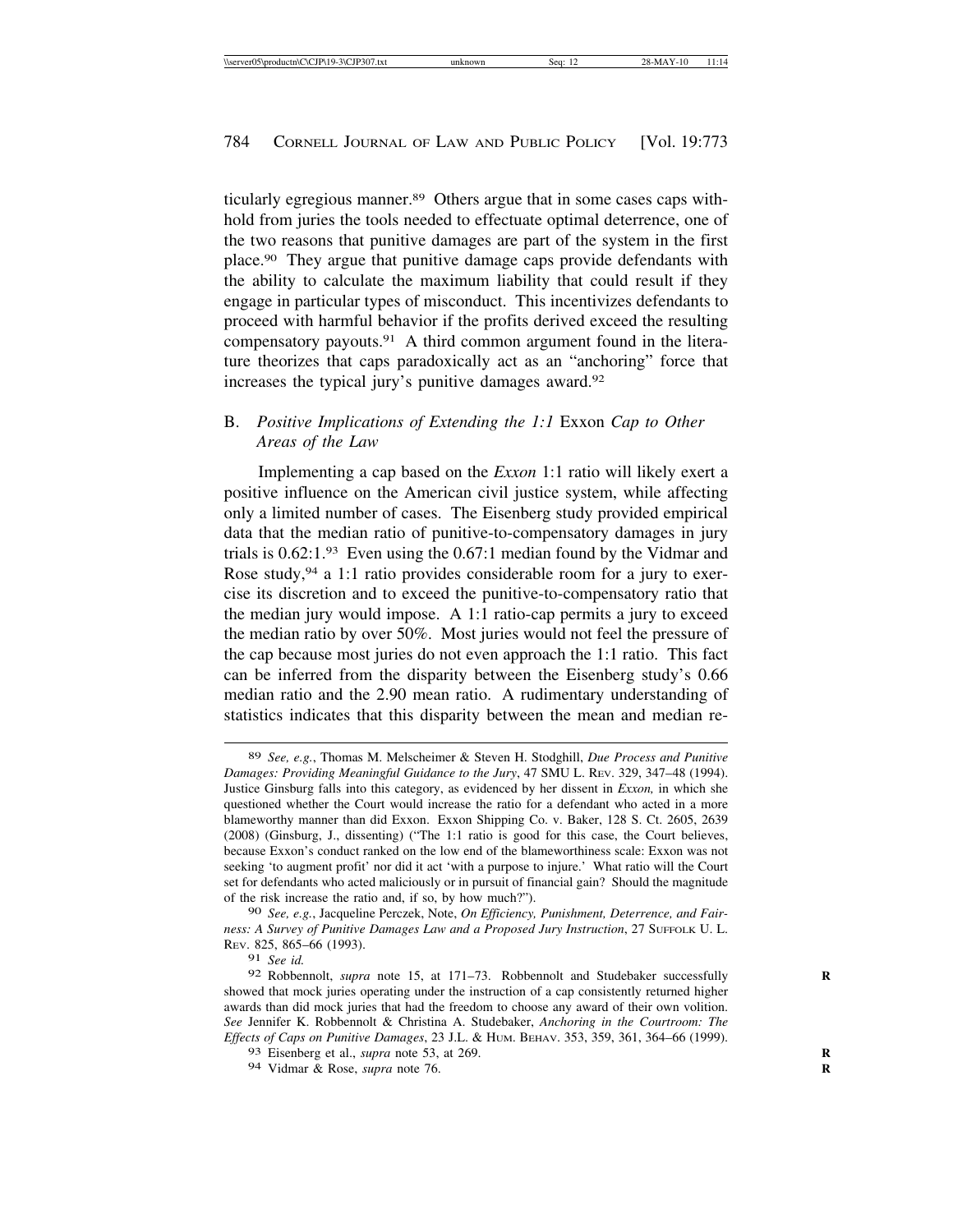sults from the majority of awards being heavily skewed toward a lower ratio. Thus, the cap would constrain the discernible outlier verdicts that drive the mean ratio significantly higher than the median ratio. Without such a cap, the *Exxon* Court's noted fears about unpredictability present a potential hazard for litigants trying to navigate the unwieldy American civil litigation system.

Even if, as some commentators argue, the empirical evidence does not bear out the fact that verdicts actually are highly unpredictable,<sup>95</sup> the media likely fosters this perception, and the perception alone likely hinders the settlement process. For example, Jeffrey Rachlinski argues that those who subscribe to law and economics theory assume that a litigant will settle only when the settlement's value exceeds the expected cost of continuing to litigate.96 Rachlinski, however, points to empirical research performed in the field of cognitive behavioral psychology that suggests decision makers contemplating gains tend toward risk aversion, while decision makers contemplating losses tend toward risk-seeking behavior.<sup>97</sup> This behavioral phenomenon, he argues, carries over into the realm of litigation, where plaintiffs tend toward settlement because they are risk-averse, and defendants tend toward taking their chances at trial because they are risk-seeking and settlement constitutes a sure loss.98

Defendants facing the prospect of punitive damages must use a different calculus than defendants who only face the prospect of compensatory damages. Insurance policies often do not cover punitive damage awards, and sometimes an award of punitive damages abrogates the company's obligation to pay the compensatory award portion.99 Additionally, punitive damages have single-handedly forced profitable businesses into immediate bankruptcy.100 For these reasons punitive damages can act as a type of "corporate capital punishment."101 These factors likely result in defendants proceeding in a more risk-averse manner than they would if they only faced compensatory damages. However, the 1:1 ratio-cap would mitigate these factors because it would enable a defendant to predict the maximum loss possible. Without the fear of a jury returning a figure grossly exceeding anything the defendant had contemplated at the outset of litigation, a defendant may zealously litigate against frivolous claims.

<sup>95</sup> *See* Eisenberg et al., *supra* note 53, at 290–93. **R**

<sup>96</sup> Jeffrey J. Rachlinski, *Gains, Losses & The Psychology of Litigation*, 70 S. CAL. L. REV. 113, 117 (1996).

<sup>97</sup> *Id.* at 119.

<sup>98</sup> *Id.* at 129.

<sup>99</sup> Symposium, *Poetic Justice: Punitive Damages and Legal Pluralism*, 42 AM. U. L. REV. 1393, 1414 (1993).

<sup>100</sup> *Id.* at 1414–15.

<sup>101</sup> *Id.* at 1415.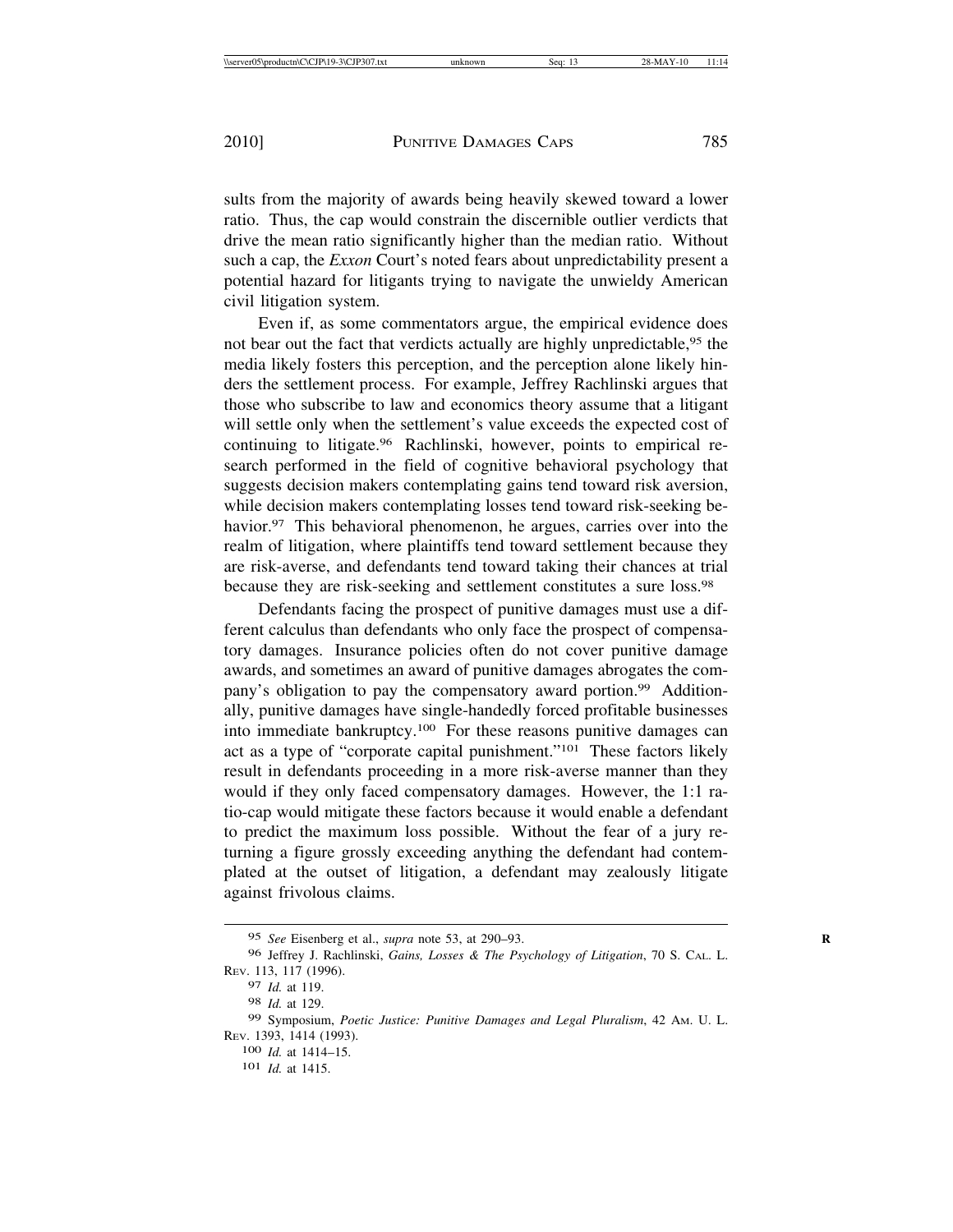The possibility of substantial punitive damages almost certainly changes the behavior on both sides of the dispute. News reports about juries returning enormous punitive damage awards may cause plaintiffs to "shoot for the moon" more frequently than they otherwise would, and thus settle less often.<sup>102</sup> A 1:1 cap would encourage settlement by subduing the urges of meritorious plaintiffs to litigate zealously in hopes of receiving a windfall from an enormous punitive damage award. Because defendants would no longer have to fear unimaginably high punitive damage awards and would therefore be more likely to litigate than settle, the cap would weed out those plaintiffs who bring frivolous claims looking for easy cash from a quick settlement.

Some evidence about juror attitudes and limitations also suggests that an occasional outlier verdict should be expected. Product liability cases, for example, often present necessarily complex testimony that the typical juror finds dull.103 The complexity of such technical evidence often bores jurors or leaves them confused.104 To make matters worse, these cases have a tendency to drag on for weeks or months at a time, with a plethora of expert witnesses being called to testify during the course of the trial.105 While studies have shown that many jurors "begin with strong assumptions about unjustified lawsuits and concern for a litigation explosion," studies have also shown that seriously injured plaintiffs may tug at jurors' heartstrings.106 When a plaintiff testifies about the event that caused the injury, the witness is very likely to have the jury's undivided attention. The nature of such complex trials makes this testimony probably the least important of any, but the most likely to be remembered during deliberation. Furthermore, while researchers disagree over the extent to which jurors tend to have a natural dislike for large corporations,<sup>107</sup> most would agree that jurors tend to hold corpora-

<sup>102</sup> *See* Aaron D. Twerski, *A Moderate and Restrained Federal Product Liability Bill: Targeting the Crisis Areas for Resolution*, 18 U. MICH. J.L. REFORM 575, 612 (1985).

<sup>103</sup> *See* David G. Owen, *Problems in Assessing Punitive Damages Against Manufacturers of Defective Products*, 49 U. CHI. L. REV. 1, 10 (1982).

<sup>104</sup> *See id.*

<sup>105</sup> *Id.*

<sup>106</sup> NEIL VIDMAR & VALERIE P. HANS, AMERICAN JURIES: THE VERDICT 274 (2007). Professor Jennifer Robbennolt also conducted a study in which she reviewed seventy-five previous studies of this phenomenon and, concluded that people tend to assign greater responsibility for the happening of an accident when the plaintiff has suffered serious harm as compared to less serious harm. *Id.*

<sup>107</sup> *Compare* Owen, *supra* note 103, at 11 ("[J]urors have a natural sympathy for a seriously injured person that is reinforced when the defendant is a manufacturer, for many people are hostile toward major institutions in general and 'big business' in particular. Some jurors may thus be tempted to simplistic explanations of the issue . . . that comport with their preconceived notions of manufacturers' oppression of consumers."), *with* VIDMAR & HANS, *supra* note 106, at 278 ("[J]urors seem to use the same basic template to assess individual and corporate responsibility . . . .").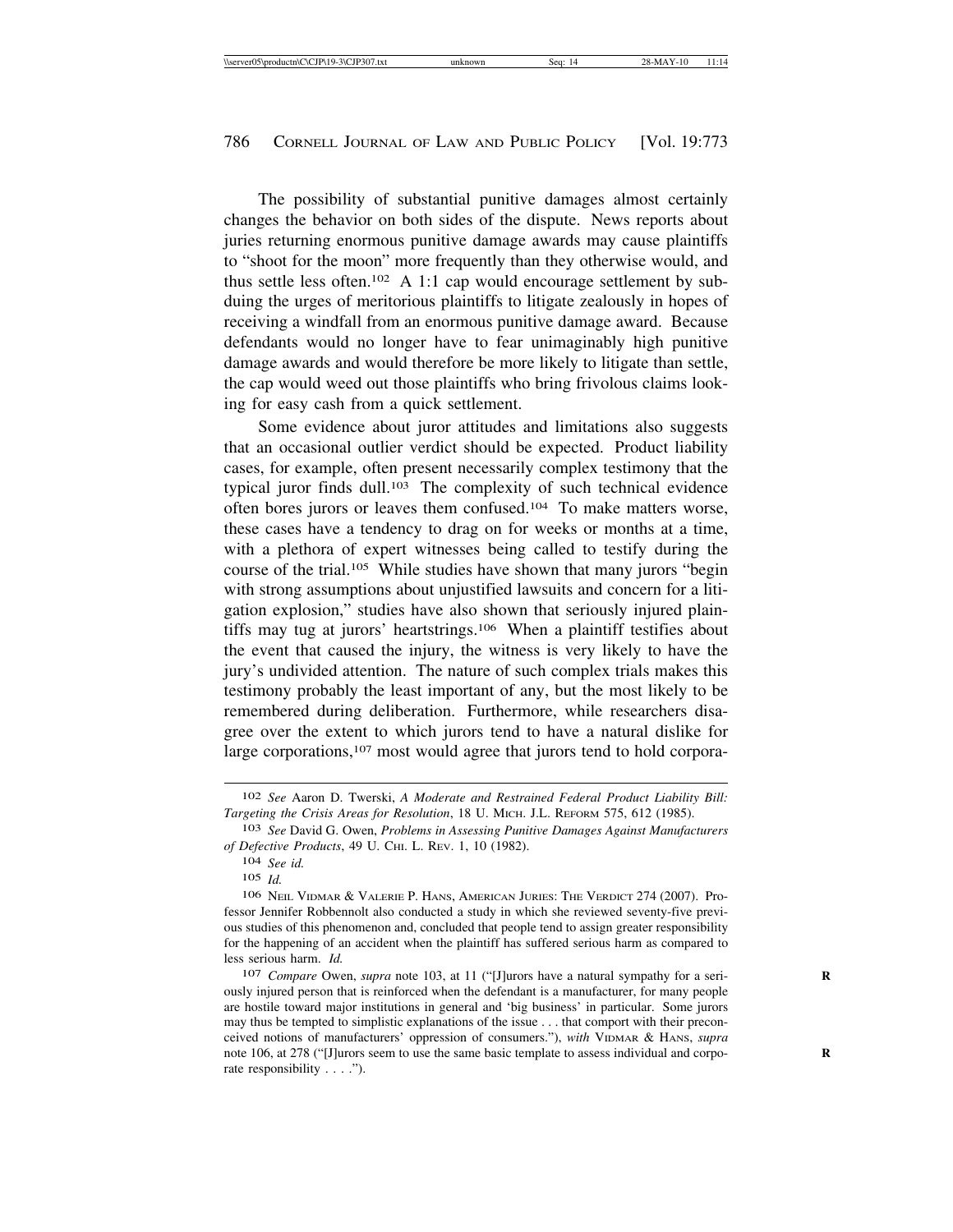tions to a higher standard for their conduct, which puts corporations at a disadvantage in the civil justice system.108 Some feel that the media fuels a negative bias toward institutions and big business by portraying such entities as "foolish, greedy, or criminal" and "as the embodiment of all that is wrong with America."109

These problems may not be confined to product liability cases either. Similar problems may also arise during trademark infringement and patent infringement cases because those cases frequently involve both technical testimony and corporate defendants. The tendency to hold corporations to a higher standard may arise in any and all suits by individuals against big business.110 Trial tools such as jury instructions and voir dire seem unlikely to completely remove such tendencies from the jury pool.

# C. *Proposing Heightened Standards of Proof for Awards Exceeding the 1:1 Cap*

Concerns about handcuffing the jury with a rigid 1:1 ratio-cap are well-founded. After all, the jury's primary function is to serve as a diverse and representative cross section of the community,111 and a strict cap may obstruct it from fully relaying the community's sentiments. There can, however, be a middle ground between imposing a ratio-cap and maintaining the jury's province over expressing the community's sentiments. Finding this middle ground can be accomplished by heightening the standards of proof necessary for a plaintiff who wants the jury to award punitive damages in excess of the 1:1 ratio. The proposed heightened standards would have two components. First, the plaintiff would have to prove that the defendant acted with an evil mind. Second, the plaintiff would have to prove this element beyond a reasonable doubt. Justice Ginsburg, one of three dissenting justices in the *Exxon* decision, criticized the majority's 1:1 ratio-cap due to the majority's lack of guidance on when a jury can deviate from that 1:1 cap.112 These heightened proof standards address Justice Ginsburg's criticism head-on.

The evil mind standard comes from a line of precedent arising out of Arizona state common law. Arizona applies the evil mind standard to every punitive damage claim.<sup>113</sup> The Supreme Court of Arizona adopted and delineated the contours of this standard in its 1986 decision in *Linthi-*

<sup>108</sup> *See* VIDMAR & HANS, *supra* note 106, at 279. **R**

<sup>109</sup> Owen, *supra* note 103, at 11 n.56. **R**

<sup>110</sup> VIDMAR & HANS, *supra* note 106, at 279.<br>111 *Id.* at 74–76.

<sup>111</sup> *Id.* at 74–76. <sup>112</sup> Exxon Shipping Co. v. Baker, 128 S. Ct. 2605, 2639 (2008) (Ginsburg, J., dissenting). <sup>113</sup> Linthicum v. Nationwide Life Ins. Co., 723 P.2d 675, 680 (Ariz. 1986) (en banc)

<sup>(</sup>holding that a jury must find evidence that the defendant manifested an evil mind before the jury can award punitive damages).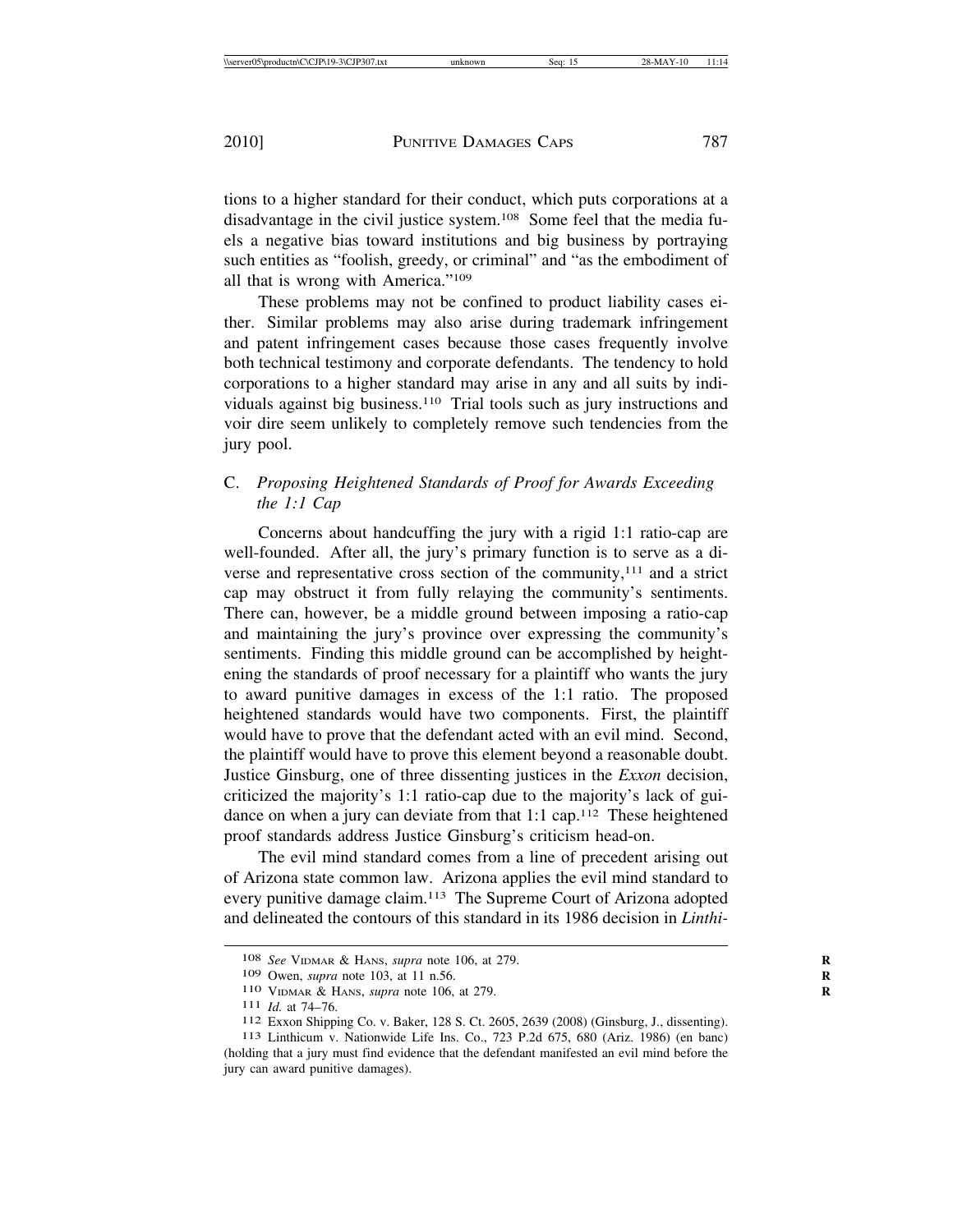*cum v. Nationwide Life Insurance Company*. 114 The *Linthicum* Court admonished lower courts to focus their inquiry on the mental state of defendants facing punitive damage claims.115 Under the evil mind test, the mere commission of a tort is not enough to warrant punitive damages.116 Although a jury may infer an evil mind through circumstantial evidence, the defendant must have acted outrageously or in a manner that "create[d] a tremendous risk of harm to others," in addition to having either acted with intent or with a conscious disregard of an unjustifiably substantial risk of significant harm to the plaintiff.<sup>117</sup> In short, the plaintiff must show that "the defendant's evil hand was guided by an evil mind."118

The second standard that should control revolves around the standard of proof. Whenever a plaintiff requests a punitive damage award exceeding the 1:1 cap, the plaintiff should have to prove the evil mind element *beyond a reasonable doubt*. The beyond a reasonable doubt standard, applied primarily in criminal cases, is the highest standard used in American courts. Colorado, however, decided to try reining in excessive punitive damage awards by enacting a statute providing that for all claims of punitive damages, the plaintiff must prove the claim beyond a reasonable doubt.119 To impose a jury's recommended punitive damage award, Oklahoma state law requires *both* the jury to find by clear and convincing evidence that the defendant acted intentionally *and* the court to find beyond a reasonable doubt that a defendant acted intentionally and threatened human life.120

Of course, the argument that the beyond a reasonable doubt standard would materially impact the awarding of punitive damages assumes that juries can capably differentiate between different standards of proof. Although juries report struggling with the terms typically employed to describe burdens of proof, $121$  research suggests that jurors generally understand the beyond a reasonable doubt standard, and when they misunderstand it, it is because they interpret it as a *higher* standard than that which beyond a reasonable doubt actually intends to require.<sup>122</sup>

<sup>114</sup> *See id.* at 675*.* <sup>115</sup> *Id.* at 679.

<sup>117</sup> *Id.* at 679–80.<br>118 *Rawlings*, 726 P.2d at 578. The Supreme Court of Missouri also cited *Rawlings* and the quote "[T]he plaintiff must prove that the defendant's evil hand was guided by an evil mind" as an accurate characterization of its own law of punitive damages. Burrnett v. Griffith, 769 S.W.2d 780, 787 (Mo. 1989).

<sup>119</sup> COLO. REV. STAT. § 13-25-127(2) (2003). <sup>120</sup> OKLA. STAT. tit. 23, § 9.1 (2009). <sup>121</sup> VIDMAR & HANS, *supra* note 106, at 129. **<sup>R</sup>**

<sup>122</sup> *See id.* at 161. Research by Geoffrey Kramer and Dorean Koening found that jurors tend to equate "guilty beyond a reasonable doubt" with 100 percent certainty. Geoffrey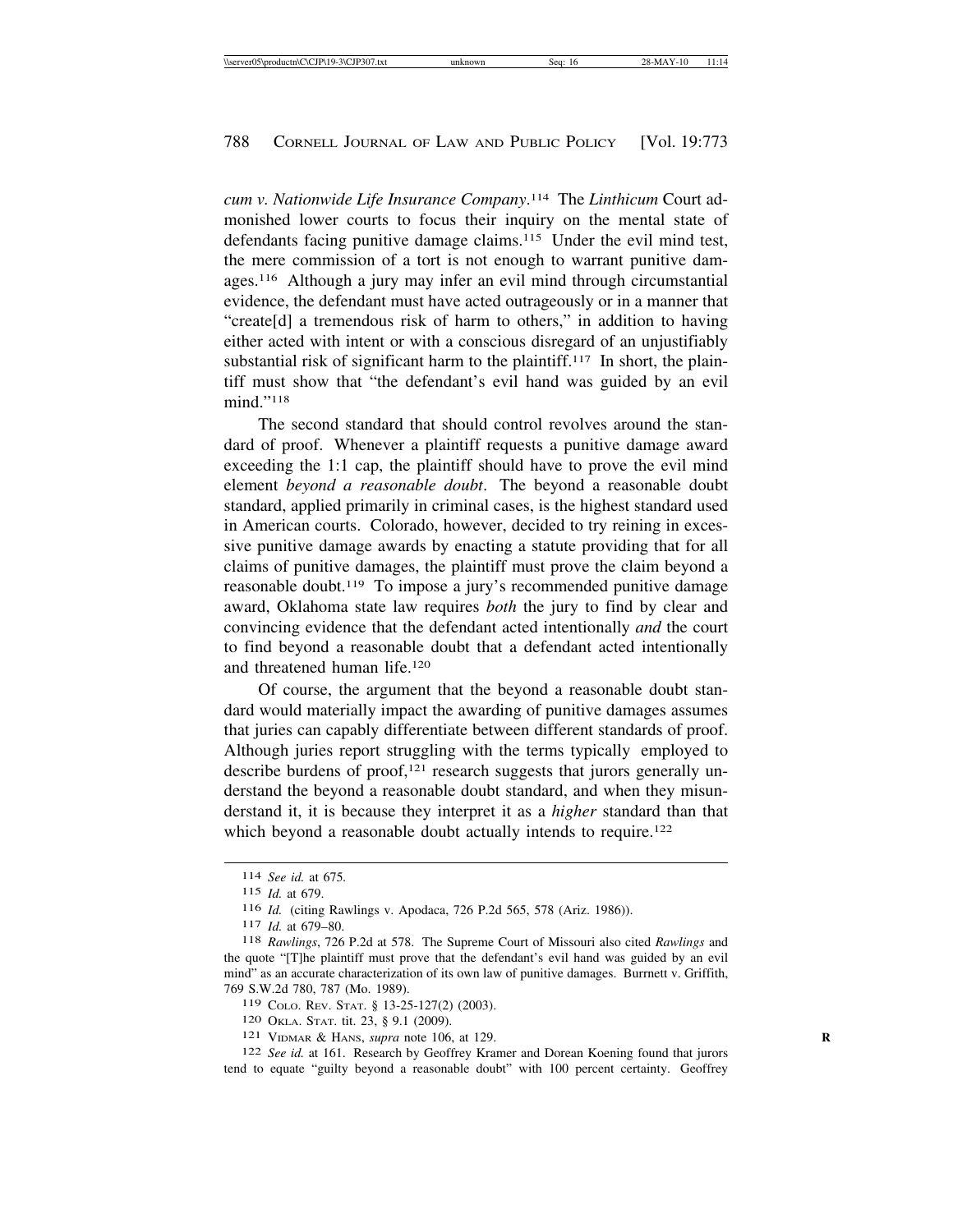The O.J. Simpson case provides anecdotal evidence that juries can competently differentiate between the standards.123 When the state of California tried Simpson for double murder, the jury returned a verdict finding Simpson not guilty.124 After the verdict, one of the alleged victim's fathers filed suit against Simpson for the wrongful death of his daughter.125 In the wrongful death civil case, which applied a preponderance of the evidence standard, the jury returned a verdict for the plaintiff, finding it more likely than not that Simpson killed his ex-wife, Nicole Brown Simpson, and Ron Goldman.<sup>126</sup> On its face, these divergent verdicts suggest that juries may have the capacity to distinguish between different burdens of proof.<sup>127</sup>

Because juries seem to possess this competency, requiring proof beyond a reasonable doubt that the defendant acted with an evil mind for awards exceeding the 1:1 cap would vastly improve the punitive damages system that currently exists in the United States. This heightened burden of proof standard would serve three functions. It would advance (1) the goal of retribution, (2) the goal of optimal deterrence, and (3) the goal of increasing the legitimacy of large punitive damage awards.

The evil mind standard advances the goal of retribution, one of two purposes that theoretically underpin the imposition of punitive damages. If a plaintiff provides enough evidence to meet the heightened standard, it allows a jury to exceed the 1:1 ratio-cap for tortious actions that spark the community's disdain. The evil mind standard ensures that the defendant facing punitive damages acted more egregiously than a defendant who merely acted negligently or recklessly.<sup>128</sup> By requiring such a high and specific mental state, the test reduces the likelihood that a jury will punish a corporation solely because the jury believes the corporation should comply with a higher standard.<sup>129</sup> The test also would afford defendants greater protection from punitive damage awards that result from the jury finding higher levels of culpability when a plaintiff has suffered serious injury from an act of negligence.<sup>130</sup>

<sup>129</sup> *See supra* Part II.B. <sup>130</sup> *See id.*

Kramer & Dorean Koening, *Do Jurors Understand Criminal Jury Instructions? Analyzing the Results of the Michigan Juror Comprehension Project*, 23 U. MICH. J.L. REFORM 401, 414–15 (1990). <sup>123</sup> VIDMAR & HANS, *supra* note 106, 196–97. **<sup>R</sup>**

<sup>124</sup> *Id.* at 196.

<sup>125</sup> *Id.* at 196–97.

<sup>126</sup> *Id.* at 197. <sup>127</sup> *See id.* Of course, it is important to note that different juries sat for the different trials. *Id.* As a result, other factors could possibly explain the different results. These factors include different attitudes, different presentations of the evidence, the judges diverging on the admission of questionable evidence, and possible bias to the civil jurors from the extensive media circus that the criminal case triggered. <sup>128</sup> *See* Linthicum v. Nationwide Life Ins. Co., 723 P.2d 675, 680 (Ariz. 1986) (en banc).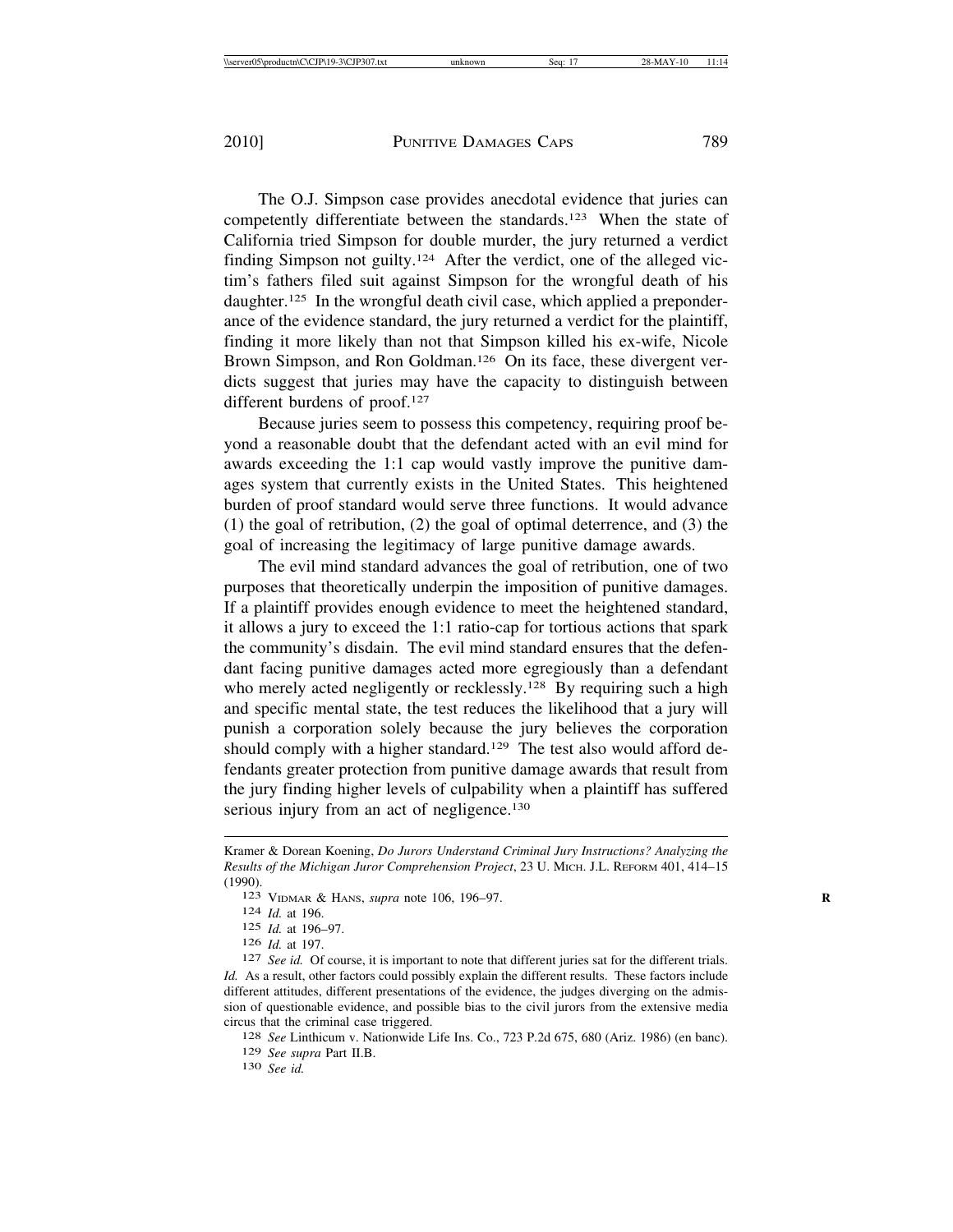The proposed heightened proof standard for awards exceeding the 1:1 cap better advances the goal of retribution than does setting either an absolute maximum dollar amount on punitive damages or an absolute ratio ceiling on punitive-to-compensatory awards, as was done by a group of states.131 One concern that grounded the *Exxon* dissents by Justices Stevens and Breyer relates to this issue. Stevens argued, "[T]he jury could reasonably have given expression to its 'moral condemnation' of Exxon's conduct in the form of this [17.4:1 punitive-to-compensatory] award."132 Breyer similarly explained, "The jury could reasonably have believed that Exxon knowingly allowed a relapsed alcoholic repeatedly to pilot a vessel filled with millions of gallons of oil through waters that provided the livelihood for the many plaintiffs in this case."133

Under the strict 1:1 ratio-cap adopted by the *Exxon* majority, the most punishment that the jury could dole out against Exxon was the \$287 million that matched the compensatory damages. But if the proposed evil mind standard applied, the jury would have more discretion in awarding a larger amount of damages if the plaintiffs could establish beyond a reasonable doubt that Exxon acted with an evil mind. The heavy burden that the plaintiff would bear seems to make it likely that under the proposed rule, the 1:1 ratio-cap would govern because Exxon probably neither intended nor would have knowingly allowed its severely inebriated captain to navigate around an underwater reef. Yet, the possibility exists that the plaintiffs could have proven these facts, thus satisfying the concerns harbored by Stevens and Breyer, and suggesting that reaching a middle ground in this controversial area of the law is possible.

The heightened proof standards also advance the goal of optimal deterrence, the second theoretical underpinning of punitive damages law. Optimal deterrence is the notion that punitive damages serve the purpose of closing the gap between the compensatory damages awarded and the amount of damages needed to deter future repetition of harmful behavior.134 If a defendant calculated that its tortious conduct would result in 100 deaths per year and that the resulting compensatory damages would amount to \$500,000 per death, it could then determine whether the profits resulting from its tortious act would exceed the aggregate payout for the deaths. Unless the law closes the gap to make the tortious conduct unprofitable, the defendant could proceed profitably with its egregious behavior as long as the behavior grossed the defendant more than \$50

<sup>131</sup> *See supra* Part II.A.

<sup>132</sup> Exxon Shipping Co. v. Baker, 128 S. Ct. 2605, 2638 (2008) (Stevens, J., dissenting).

<sup>133</sup> *Id*. at 2640 (Breyer, J., dissenting).

<sup>134</sup> *See* Robbennolt, *supra* note 15*,* at 130. **R**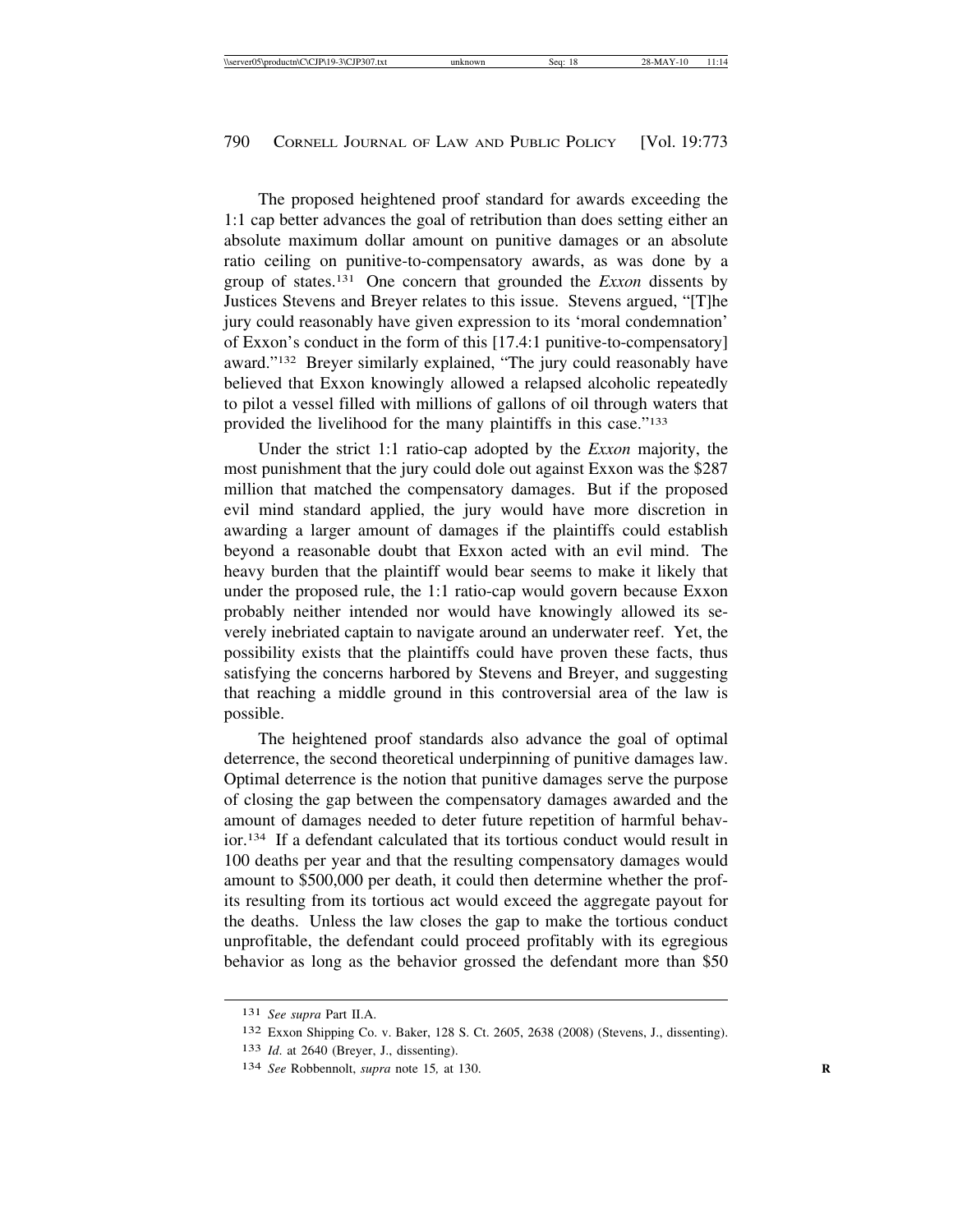million per year.<sup>135</sup> On the other hand, an exceedingly large award can result in over-deterrence. When the law over-deters, individuals or entities operate inefficiently to avoid accidents.136 When a jury awards an excessive punitive damage award, it over-deters others from engaging in similar conduct, which may result in inefficient accident avoidance.<sup>137</sup>

The 1:1 ratio-cap strives to cut down on over-deterrence by reducing excessive punitive damages. State systems that use absolute dollar figure ceilings or absolute punitive-to-compensatory damage award ratio caps attempt to achieve the same goal. Only focusing on reducing overdeterrence may, however, result in under-deterrence. It is for this reason that absolute dollar figure ceilings or absolute ratio-caps do not accomplish the goal of optimal deterrence as well as the proposed 1:1 ratio-cap with an option for deviation would.

This very criticism drives much of Justice Ginsburg's dissent in *Exxon*. The rigidity of a 1:1 ratio-cap concerned her a great deal because it gave no guidance for when and if lower courts could deviate from the 1:1 standard.138 If the *Exxon* Court's new rule categorically barred deviation from the 1:1 rule, then cases might arise where the jury will lack the tools necessary to adequately deter a tortfeasor. Indicating her concern about this point, Justice Ginsburg questioned, "What ratio will the Court set for defendants who acted maliciously or in pursuit of financial gain?"139 This concern—along the lines of the dissents by Stevens and Breyer—might also be a concern that juries lack the tools necessary to carry out retribution. The proposed heightened proof standards would alleviate this unease in the same way it alleviated the concerns of her two dissenting colleagues.

The third goal achieved by the evil mind standard is that it would increase the public's belief in the legitimacy of large punitive damages awards. Achievement of this goal requires improving the accuracy of jury verdicts. If punitive damage awards do suffer from significant variability, then the cap should rein in the outliers because few cases will likely provide sufficient evidence to prove the evil mind standard beyond a reasonable doubt. Cases in which the jury does find that the plaintiff met such an exacting standard allow the legal system and the public to place more faith in the award's accuracy because the defendant's behavior must have been egregious, and the proof of such behavior must have been substantial. After all, research demonstrates that juries understand

<sup>135</sup> *See* Sunstein et al., *supra* note 44, at 238 n.4. **R**

<sup>136</sup> *See* Carl Shapiro, *Symposium on the Economics of Liability*, 5 J. ECON. PERSP. 3, 5 (1991).

<sup>137</sup> *Cf. id.*

<sup>138</sup> *See Exxon*, 128 S. Ct. at 2639 (Ginsburg, J., dissenting).

<sup>139</sup> *See id.*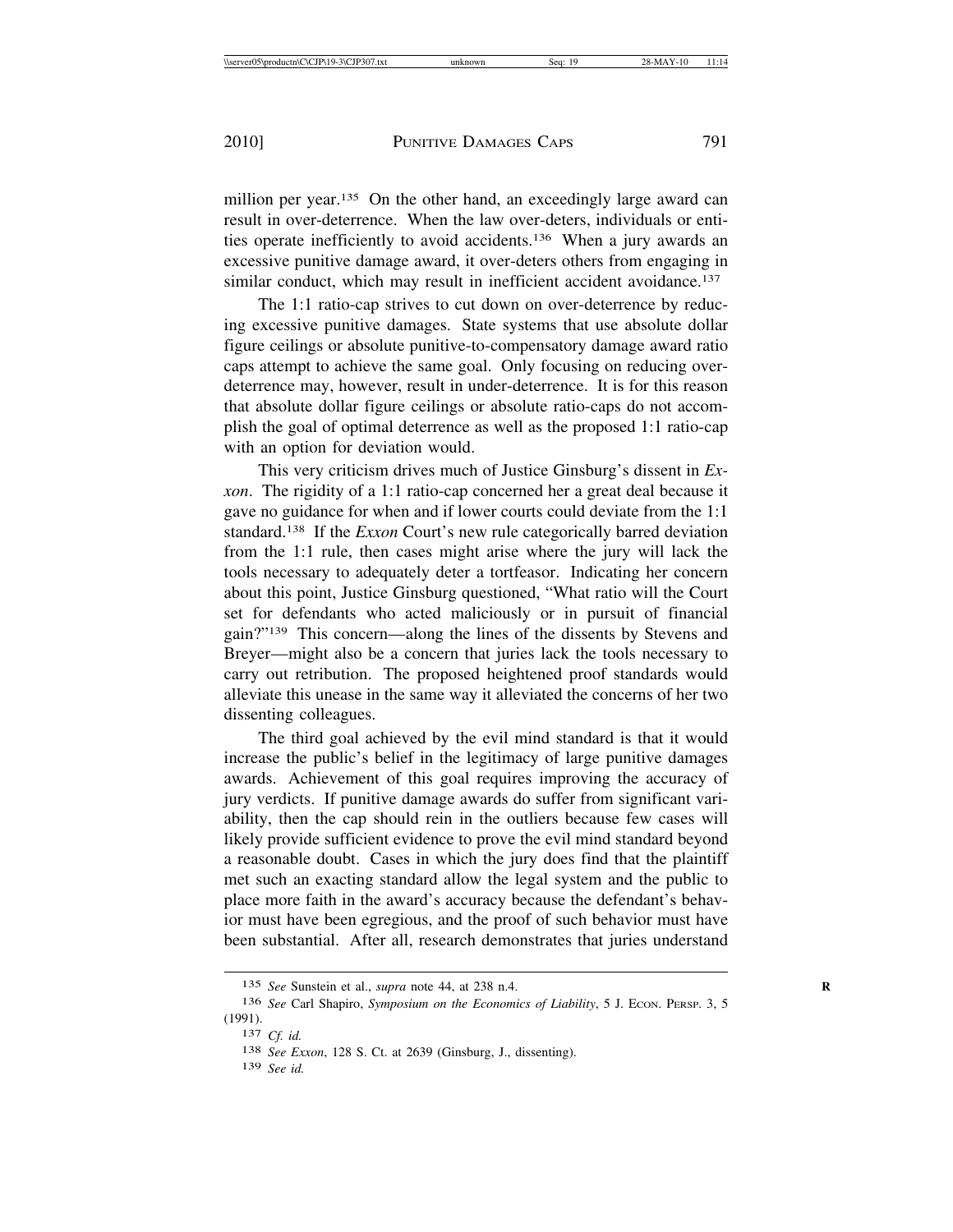the exacting standard that beyond a reasonable doubt entails.140 As Neil Vidmar and Valerie Hans explain,

> Research shows us that jury acquittals with which the trial judge disagrees are more likely to occur than jury convictions with which the trial judge disagrees. When the jury diverges from the legal expert, it is in the direction of acquitting rather than convicting . . . . The jury's tendency to acquit is consistent with the adage that it is better to let ten guilty persons go free than to convict one innocent person.141

Even if the Eisenberg study correctly claims that punitive damages awards are somewhat predictable, the evil mind standard should increase the public's confidence that the defendant behaved egregiously, and the beyond a reasonable doubt standard should increase the public's confidence that the jury returned an accurate verdict.

The evil mind standard is superior to a system that strictly relies on the use of remittitur by trial courts and appellate courts for several reasons. One major problem with permitting an appellate court to use remittitur to reduce a verdict that appears to be an outlier is that it makes the trial judge or appellate court a kind of "super fact-finder."142 Jurors have the unique experience of hearing live testimony and seeing witnesses' demeanors. Appellate courts, on the other hand, are not nearly as well-equipped as a jury to make decisions on whether an award makes sense in light of the evidence presented at trial because the appellate court must rely strictly upon the trial transcript.143 When the trial court judge reduces the award, "the trial judge becomes a jury of one."144 Except for the most egregious cases of excessiveness, trial and appellate judges have no greater capacity to improve upon the results returned by juries.145 Consequently, the proposed heightened standards keep decisions about an award's appropriateness in the hands of the individuals with the greatest amount of information—the jury.

<sup>140</sup> VIDMAR & HANS, *supra* note 106, at 196. Admittedly, this tendency by jurors may not **R** result directly, solely, or even at all from the charge of "proof beyond a reasonable doubt," but rather from the jurors understanding that their decision will determine whether a person will spend years in a penitentiary and suffer severe consequences, even after release from prison. But it also suggests that jurors may associate more seriousness with the charge of "beyond a reasonable doubt" even in a civil context because of their association with the phrase in the criminal context. <sup>141</sup> *Id.* <sup>142</sup> *See* Firestone v. Crown Ctr. Redevelopment Corp., 693 S.W.2d 99, 110 (Mo. 1985)

<sup>(</sup>abolishing the use of remittitur in Missouri).<br>
<sup>143</sup> *See id.* (citing Burdict v. Mo. Pac. Ry. Co., 27 S.W. 453, 458–66 (Mo. 1894)).<br>
<sup>144</sup> Irene Deaville Sann, *Remittiturs (and Additurs) in the Federal Courts: An Evalu* 

*with Suggested Alternatives*, 38 CASE W. RES. L. REV. 157, 213 (1987–88).

<sup>145</sup> *See* MacQueen & Woodworth, *supra* note 28, at 1120. **R**